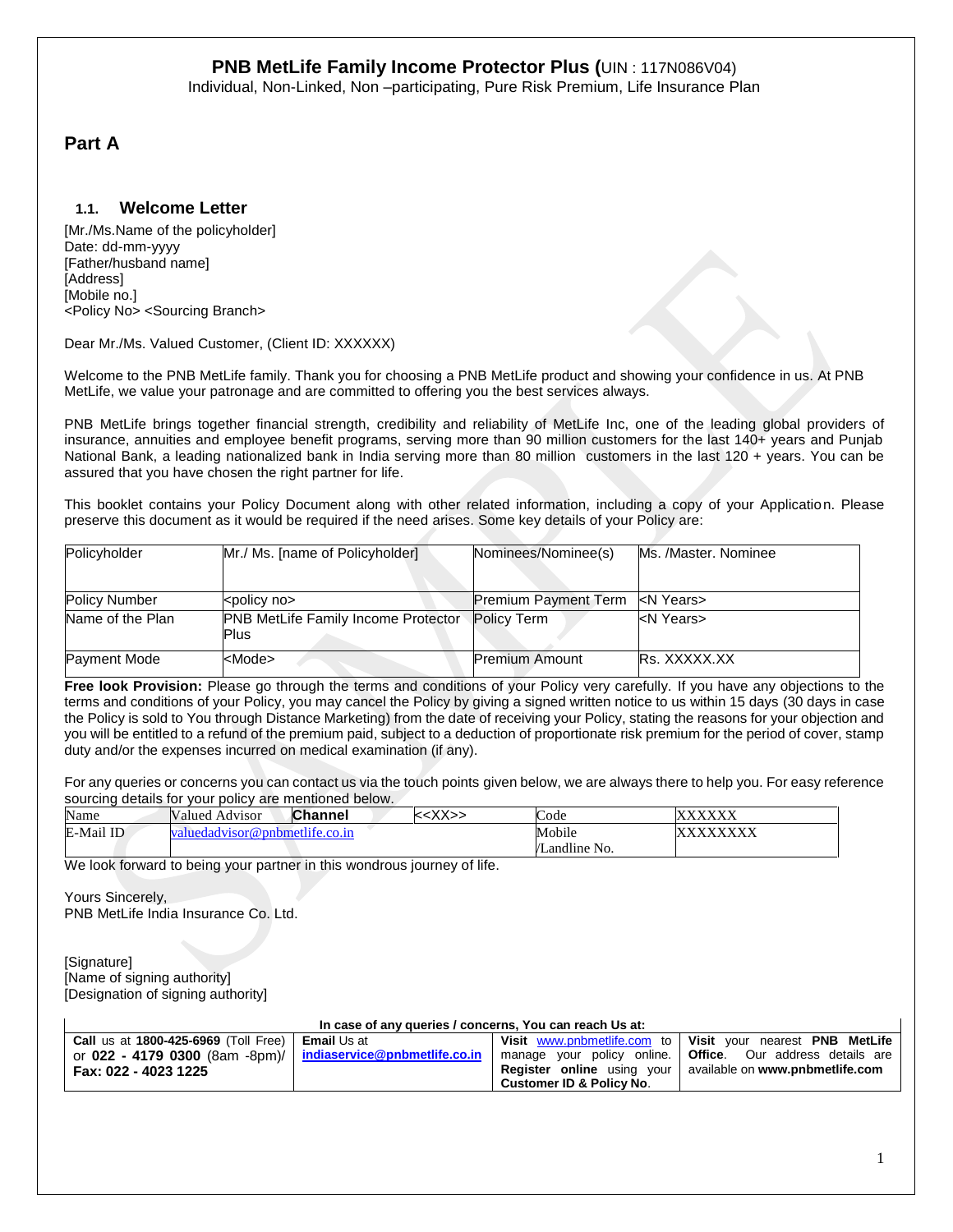Individual, Non-Linked, Non –participating, Pure Risk Premium, Life Insurance Plan

## **1.2.** Policy Preamble

## **PNB MetLife Family Income Protector Plus**

Individual, Non-Linked, Non-participating, Pure Risk Premium Life Insurance Plan

This is a contract of insurance between You and PNB MetLife India Insurance Company Limited. This contract of insurance has been enacted on receipt of the premium deposit and is based on the details in the Application received together with the other information, documentation and declarations received from You for effecting a life insurance contract on the life of the person named in the Policy Schedule below.

We agree to pay the benefits under this Policy on the occurrence of the insured event described in Part C of this Policy, subject to the terms and conditions of the Policy.

On examination of the Policy, if You notice any mistake or error, please return the Policy document to Us in order that We may rectify it.

Signed by and on behalf of PNB MetLife India Insurance Company Limited

[Signature] [Name of signing authority] [Designation of signing authority]

### **1.3.** Policy schedule

| Name of the Plan   | <b>PNB MetLife Family Income Protector Plus</b>                                  |
|--------------------|----------------------------------------------------------------------------------|
| Nature of the Plan | Individual, Non-Linked, Non-participating, Pure Risk Premium Life Insurance Plan |
| <b>UIN</b>         | 117N086V04                                                                       |

| <b>Application Number</b> | <b>Policy number</b> | Date of issue | <b>Issuing office</b> |
|---------------------------|----------------------|---------------|-----------------------|
|                           |                      |               |                       |

#### **1. Details of the Policyholder and Insured**

| Name of the Policyholder |                   |     | Gender |  |
|--------------------------|-------------------|-----|--------|--|
| Name of the Insured      |                   |     |        |  |
| Proof of identification  |                   |     | Gender |  |
| Date of birth of Insured |                   |     |        |  |
| Whether Age admitted     | <yes no=""></yes> | Age |        |  |

#### **2. Policy Benefits**

| Term with Return of Premium<br>option | Yes/No> |
|---------------------------------------|---------|
| Basic Sum Assured                     | Rs. <   |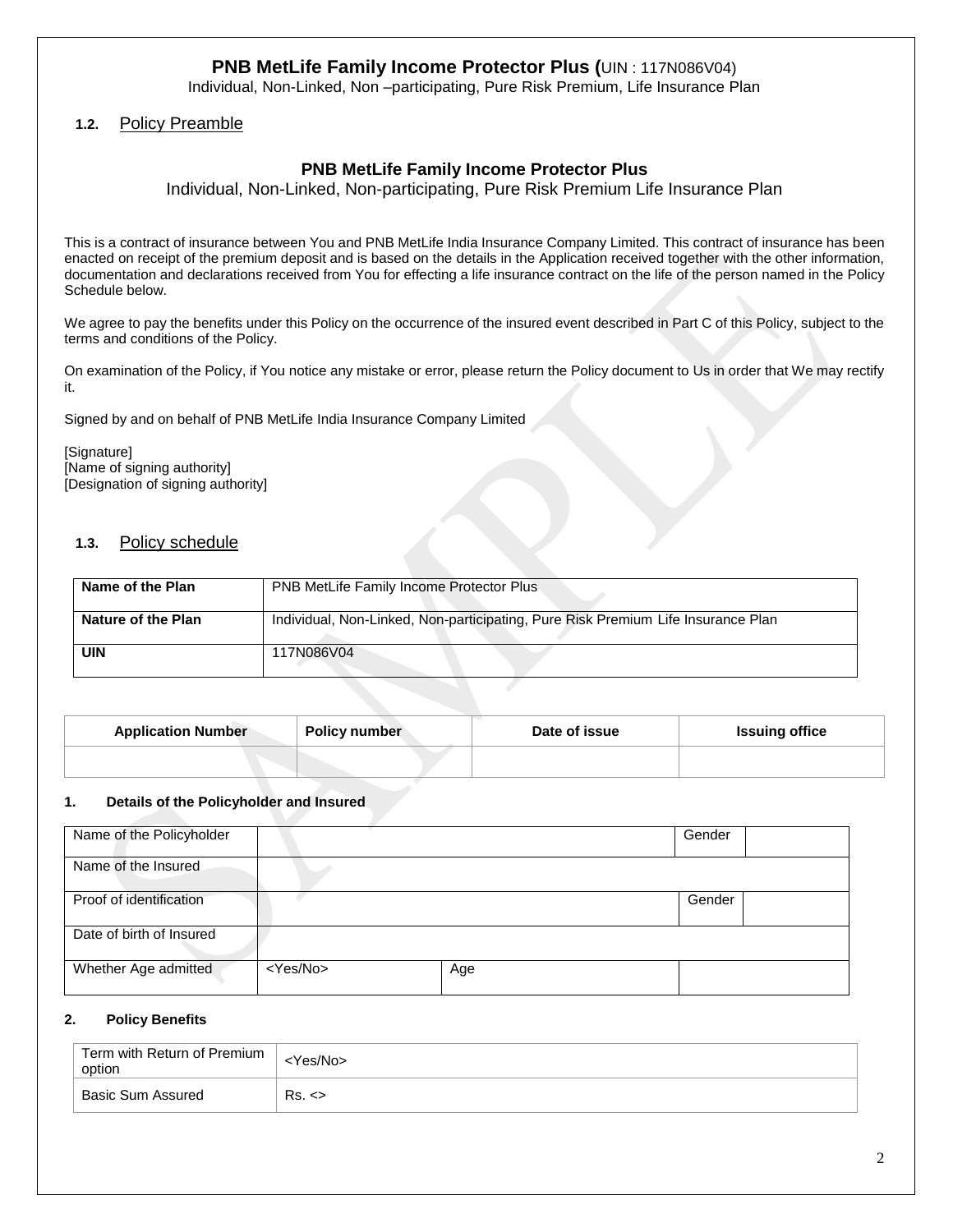Individual, Non-Linked, Non –participating, Pure Risk Premium, Life Insurance Plan

| <b>Guaranteed Monthly Regular</b><br>Income amount | Rs. <                  |
|----------------------------------------------------|------------------------|
| Benefit Payout Period                              | 120 / 180 / 240 months |
| Rider details                                      | <b>NA</b>              |

### **3. Policy Details**

| Date of Inception of the Policy    |       |  |  |
|------------------------------------|-------|--|--|
| Date of Commencement of the risk   |       |  |  |
| Completion Date of the Policy Term |       |  |  |
| Policy Term                        |       |  |  |
| <b>Policy Currency</b>             |       |  |  |
| Annualized Premium                 | Rs. < |  |  |

#### **4. Details of Agent/Intermediary**

| Name           |  |
|----------------|--|
| License number |  |
| Phone number   |  |
| Address        |  |
| Email address  |  |

#### **5. Premium Details**

| <b>Annualized Premium</b>  | Rs. < |
|----------------------------|-------|
|                            |       |
| <b>Premium Installment</b> | Rs. < |
| Goods and Service Tax      | Rs. < |
| Total Premium Paid*        | Rs. < |
| <b>Premium Frequency</b>   |       |
| Premium due date           |       |
| Last due date of premium   |       |
| Premium Payment Term       |       |

**\*** Includes goods and service tax at prevailing rates. You will be responsible to pay any new or additional tax/levy or any changed amount of Goods and service tax/ cess being made applicable/ imposed on the premium(s) by competent authority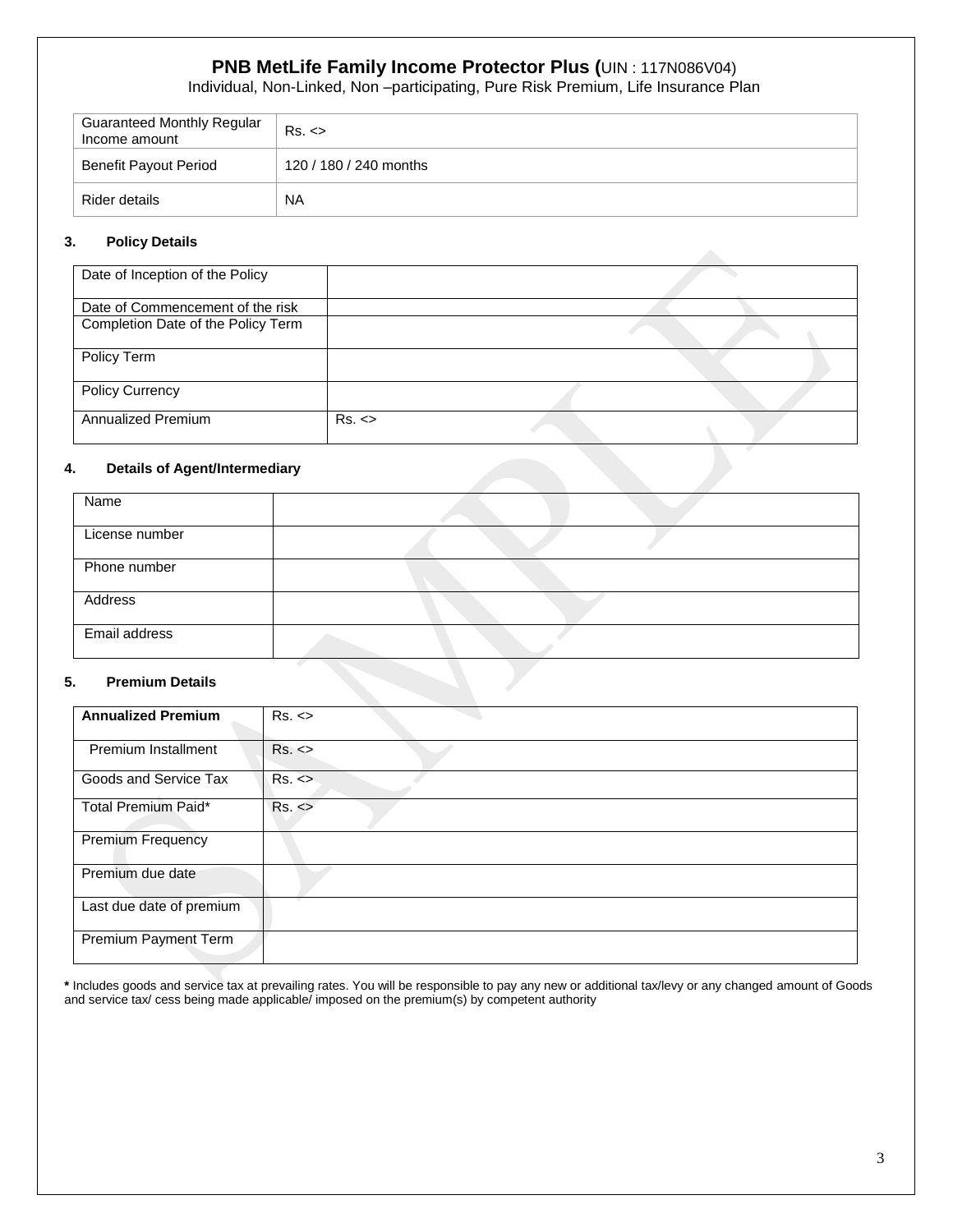Individual, Non-Linked, Non –participating, Pure Risk Premium, Life Insurance Plan

| Special provisions/options (if any) |  |
|-------------------------------------|--|
|                                     |  |
|                                     |  |
|                                     |  |
|                                     |  |
|                                     |  |

#### **6. Nominee details**

| Name(s) of the Nominee | Relationship | Share(s) % |
|------------------------|--------------|------------|
|                        |              |            |
| $\sim$                 |              |            |
| $3^{\circ}$            |              |            |
| $\overline{4}$         |              |            |

### **7. Appointee details (Only in case Nominee is less than 18 years of Age)**

| <b>Appointee name</b> |  |
|-----------------------|--|
|                       |  |

Your soft copy of policy document is available in the customer portal. You can access through www.pnbmetlife.com > Customer login > Provide user ID and password (for existing customer), else click New User (for new customer)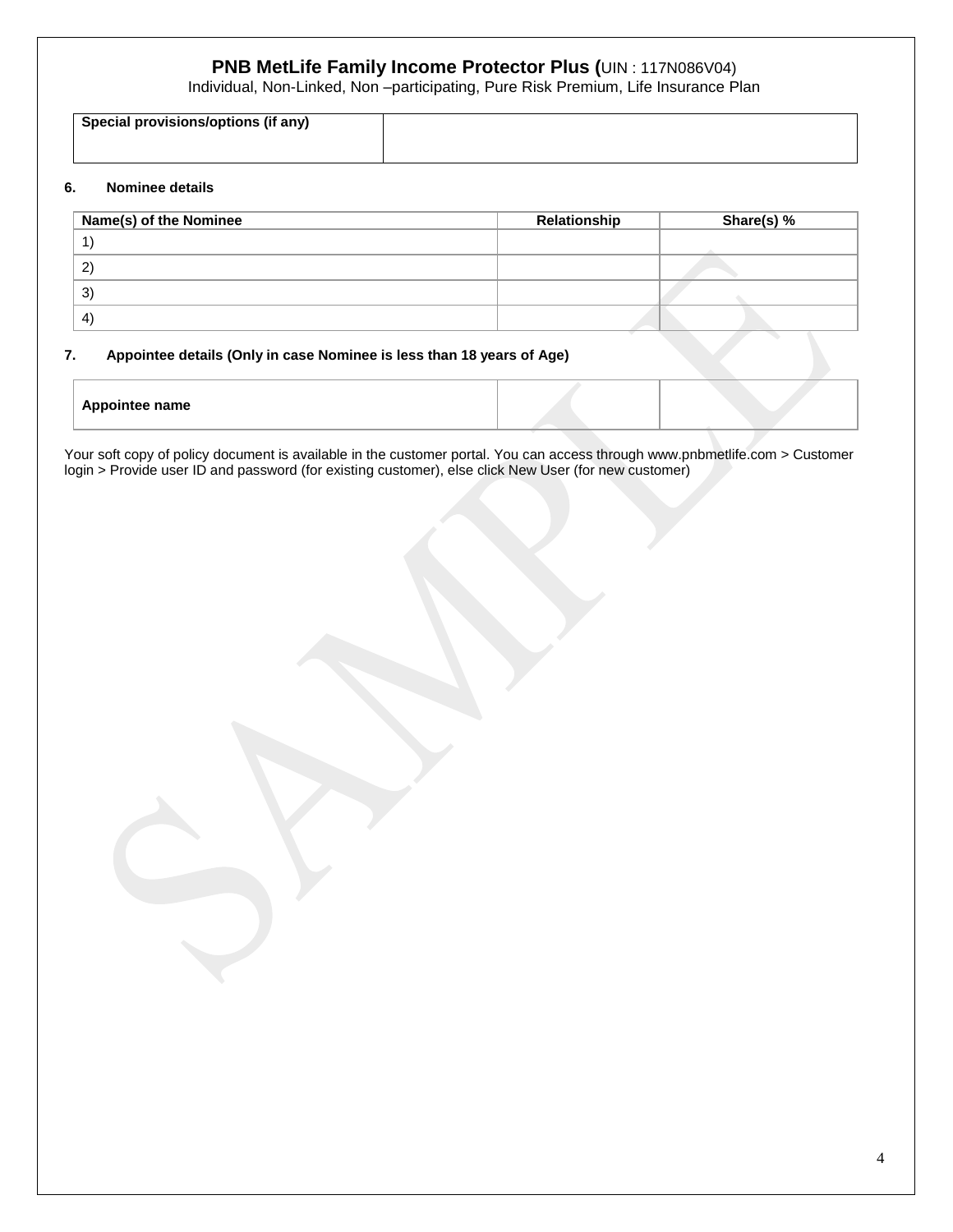Individual, Non-Linked, Non –participating, Pure Risk Premium, Life Insurance Plan

## **Key Feature Document**

| Upon survival to maturity date, following benefits are payable                                                                                                                                                                                                                                                                                                              |             |                                                                                      |
|-----------------------------------------------------------------------------------------------------------------------------------------------------------------------------------------------------------------------------------------------------------------------------------------------------------------------------------------------------------------------------|-------------|--------------------------------------------------------------------------------------|
| Term Cover – No amount is payable<br>$\Omega$                                                                                                                                                                                                                                                                                                                               |             |                                                                                      |
| Term with Return of Premium – 110% of the Total Premiums Paid, at the end of the policy term.<br>O                                                                                                                                                                                                                                                                          |             |                                                                                      |
| In the unfortunate event of death of the insured during the policy term, your nominee will receive the chosen<br>monthly income for the benefit pay-out period. The first pay-out is made at the end of one month from the date<br>of death.                                                                                                                                |             |                                                                                      |
|                                                                                                                                                                                                                                                                                                                                                                             |             | The Benefit Payout Period depends on the chosen policy term and is set out as below: |
|                                                                                                                                                                                                                                                                                                                                                                             | Policy Term | <b>Benefit Payout Period</b>                                                         |
|                                                                                                                                                                                                                                                                                                                                                                             | 10 years    | 240 months                                                                           |
|                                                                                                                                                                                                                                                                                                                                                                             | 15 years    | 180 months                                                                           |
|                                                                                                                                                                                                                                                                                                                                                                             | 20 years    | 120 months                                                                           |
| Your Nominee shall also have the option to take the Death Sum Assured as a lump sum at the time of death.<br>Note: The Death Sum Assured is at all times higher of 10 times the Annualized Premium or 105% of Total<br>Premiums Paid (exclusive of goods and service tax and cess, if any) till the date of death or Base Sum Assured<br>or, as required by the regulation. |             |                                                                                      |
|                                                                                                                                                                                                                                                                                                                                                                             |             |                                                                                      |

## **Key Product Conditions**

| Particulars                   | <b>Boundary Conditions</b>                                       |              |              |
|-------------------------------|------------------------------------------------------------------|--------------|--------------|
| Min/Max Age at entry*         | 25 years - 60 years (55 for Policy term 20 years)                |              |              |
| Max. age at maturity*         | 75 years                                                         |              |              |
| <b>Monthly Income Options</b> | Rs.10,000/-, Rs.25,000/- Rs.75,000/-, Rs.50,000/- & Rs.100,000/- |              |              |
| Plan options                  | Term Cover & Term with Return of Premium Option(TROP)            |              |              |
| Policy Term options           | 10 years                                                         | 15 years     | 20 years     |
| <b>Benefit Payout Period</b>  | 240 months                                                       | 180 months   | 120 months   |
| Min. Premium (Term)           | Rs. 3,055                                                        | Rs. 2,780    | Rs. 2,520    |
| Max. Premium (Term)           | Rs. 1,26,160                                                     | Rs. 1,33,590 | Rs. 83,450   |
| Min. Premium (TRoP)           | Rs. 24,137                                                       | Rs. 11,852   | Rs. 7,881    |
| Max. Premium (TRoP)           | Rs. 6,29,670                                                     | Rs. 3,67,170 | Rs. 1,85,800 |
| Min Sum Assured               | 14.20 lakhs                                                      | 12.00 Lakhs  | 9.10 Lakhs   |
| Max. Sum Assured              | 1.42 Crs                                                         | 1.24 Crs     | 0.95 Crs     |
| Premium paying options        | Yearly, Half-Yearly, Monthly & PSP modes                         |              |              |

**\*** Age Last Birthday

## **Key Service Features**

|                   | Nomination shall be allowed as per the provisions of Section 39 of the Insurance Act, 1938 as |
|-------------------|-----------------------------------------------------------------------------------------------|
| <b>Nomination</b> | amended from time to time.                                                                    |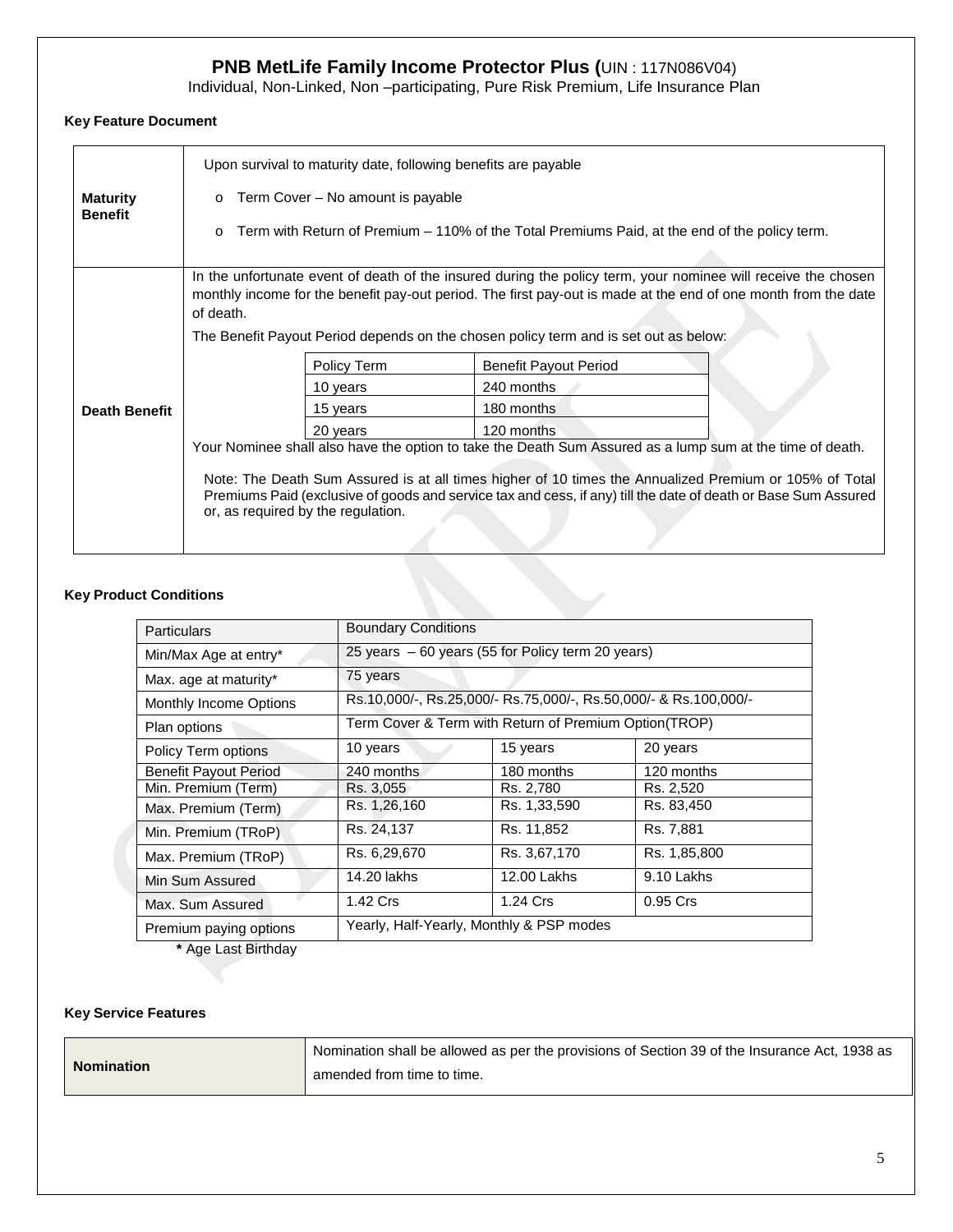Individual, Non-Linked, Non –participating, Pure Risk Premium, Life Insurance Plan

| <b>Assignment</b>                    | Assignment shall be allowed under this policy as per the provisions of Section 38 of the<br>Insurance Act, 1938 as amended from time to time. |  |
|--------------------------------------|-----------------------------------------------------------------------------------------------------------------------------------------------|--|
| <b>Policy Loan</b>                   | Not applicable                                                                                                                                |  |
| <b>Premium Payment</b>               | Premium payment can be made by cash, cheque, credit card, ECS, online payment, demand                                                         |  |
|                                      | draft, and direct debit or any other mode as prescribed by the IRDA of India                                                                  |  |
| <b>Customer Service No.</b>          | 1800 425 6969 (Toll-free) or 022-4179 0300 (8am-8pm)                                                                                          |  |
|                                      | Visit us www.pnbmetlife.com                                                                                                                   |  |
|                                      | Email us: indiaservice@pnbmetlife.co.in                                                                                                       |  |
|                                      | Write to us:                                                                                                                                  |  |
|                                      | PNB MetLife India Insurance Co. Ltd.                                                                                                          |  |
| <b>Grievance Redressal Mechanism</b> | Unit No. 101, First Floor, Techniplex I,                                                                                                      |  |
|                                      | Techniplex Complex, Off Veer Savarkar Flyover,                                                                                                |  |
|                                      | S.V. Road, Goregaon (West),                                                                                                                   |  |
|                                      | Mumbai - 400 062, Maharashtra.                                                                                                                |  |
|                                      | 022 - 4179 0300 (8am -8pm)/ Fax: 022 - 4023 1225                                                                                              |  |

For detailed benefits, please refer to policy terms and conditions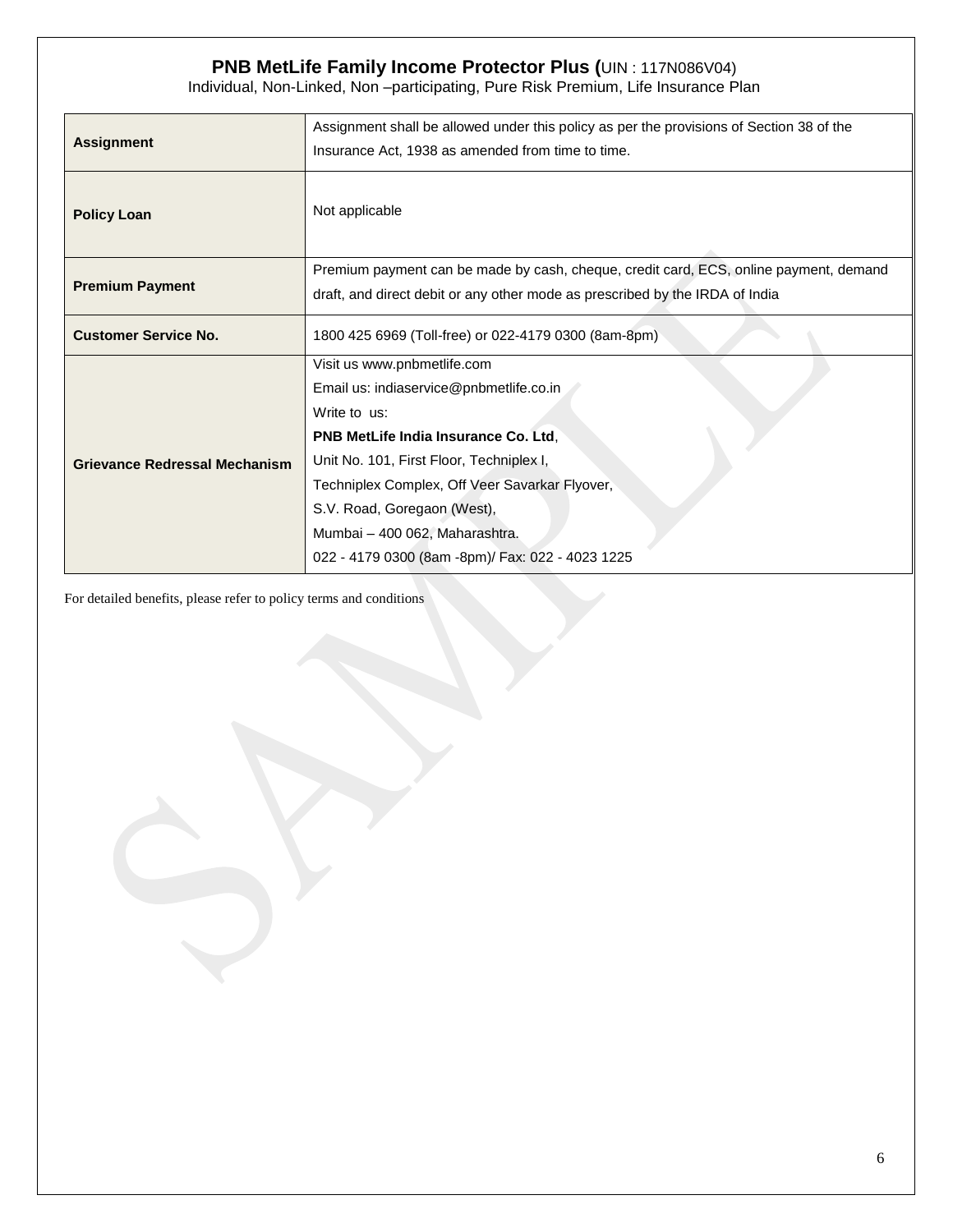Individual, Non-Linked, Non –participating, Pure Risk Premium, Life Insurance Plan

# **2. Part B**

# **DEFINITIONS APPLICABLE TO YOUR POLICY**

The words or terms below that appear in this **Policy** in initial capitals and **bold** type will have the specific meaning given to them below. These defined words or terms will, where appropriate to the context, be read so that the singular includes the plural, and the masculine includes the feminine.

- **1. "Age"** means age as on the last birthday; i.e. the age of the Life Assured in completed years as on Date of Inception of the Policy and is as shown in the Schedule
- **2. "Annual Premium"** means one full year's Premium (including loadings and excluding taxes)
- **3. "Annualised Premium"** means the due premium as calculated and payable for a Policy Year. Annualised Premium excludes underwriting extra premium, frequency loadings on premium, if any, the premiums paid towards the Riders, if any and goods & service tax and cess
- **4. "Application"** means the proposal form and any other information given to **Us** to decide whether and on what terms to issue this **Policy**.
- **5. "Appointee"** means the person named in the **Schedule** to receive payment under this **Policy,** if the **Nominee** is a minor at the time payment becomes due under this **Policy.**
- **6. Benefit Payout Period** means the duration in which the death benefit becomes payable under this **Policy** in case of the death of the **Insured** and is as specified in the **Schedule**
- **7. "Basic Sum Assured (BSA)/Sum Assured"** means the absolute amount specified in the Schedule which is the minimum amount assured to be paid on the death of the Life Assured.
- **8. "Benefit Illustration"** means an Annexure along with the Schedule that illustrates the premiums, guarantees, returns, benefits and values of the proposed Policy. This Benefit Illustration complies with IRDA of India Regulations and contains clear disclosure of both guaranteed and non-guaranteed benefits, if any, of the Policy
- **9. "Benefits"** means the Death Benefit, Maturity Benefit, Surrender Benefit or any other benefit, as the case may be, applicable in the terms and conditions of this Policy
- **10. "Base Premium"** means the Installment Premiums that are paid towards the Policy and excludes the premiums paid towards the Riders and does not include any taxes, cess and/or levies
- **11. "Claimant"** means either the Life Assured or the Policyholder or the Nominee or the assignee or the legal heir of the Nominee / policyholder as the case may be
- **12. "Company/Us/We/Our"** means PNB MetLife India Insurance Company Limited
- **13. Date of Commencement of Risk** means the date on which the risk under the **Policy** comes into effect and is as specified in the **Schedule**. The commencement of risk cover on the Life Assured shall depend on the age of the Life Assured on commencement of the Policy
- **14. Date of Inception of the Policy** means the date on which this **Policy** is issued after **We** have accepted the risk under the **Application.** The **Date of Issue** is shown in the **Schedule**.
- **15. Date of commencement of the Policy** is the same of the **Date of Inception of the Policy**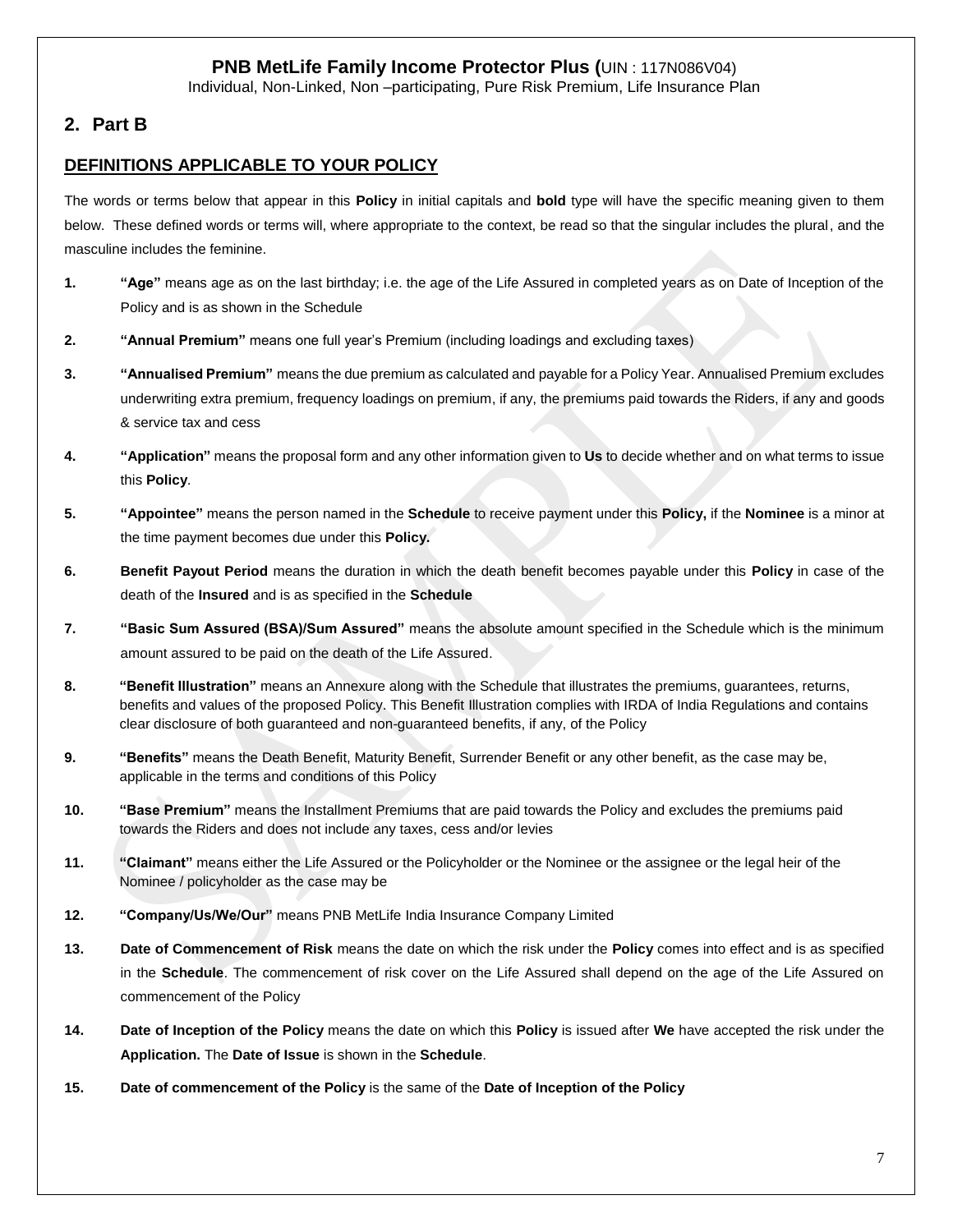Individual, Non-Linked, Non –participating, Pure Risk Premium, Life Insurance Plan

- **16. "Financial Year"** means the twelve month period between April and March of each calendar year**.**
- **17. "Guaranteed Monthly Regular Income"** means the amount of benefit payable during the **Benefit Payout Period** and is as specified in the **Schedule** based on amount chosen by **You,** payable on every **Monthly Anniversary Date** during the **Benefit Payout Period** to **You** or **Your Nominee in** accordance with the terms and conditions of this **Policy.**
- **18. "Grace Period"** means a period of 15 days from the premium due date if the **Regular Premium** is payable monthly or via Payroll Savings Plan and 30 days for all other frequencies for payment of **Regular Premium**. The **Policy** shall continue to be in force with the insurance cover during the **Grace Period**.
- **19. "In-force Status"** means a condition during the term of the Policy, wherein the coverage of risk on the life of the life assured is subsisting and You have paid all the due Installment Premiums
- **20. "Installment Premium"** means the amount stipulated in the Schedule and paid at regular intervals (yearly/half yearly/ or monthly mode as shall be applicable) by You for the chosen Premium Payment Term as consideration for acceptance of risk and Benefits specified as such in the Policy Document
- **21. "Insured/Life Assured"** means the person insured as named in the **Schedule.**
- **22. "IRDA of India"** means the Insurance Regulatory and Development Authority of India.
- **23. "Completion Date of the Policy Term"** means the expiry date of this **Policy** as shown in the **Schedule.**
- **24. "Lapse"** means a condition a condition wherein the Policy has not acquired Surrender Value and due Premiums have not been paid in full for at least the first two consecutive Policy Years, as payable under the Policy, thereby rendering this Policy unenforceable. No benefits will be paid when the Policy is in Lapse status. **"Maturity Benefit"** means the amount of benefit which is payable on maturity i.e. at the end of the Policy Term, as stated at the inception of the Policy contract
- **25. "Maturity Date"** means the date specified in the Schedule on which the Maturity Benefit is payable to the You
- **26. "Medical Practitioner"** is a person who holds a valid registration from the Medical Council of any State or Medical Council of India or Council for Indian Medicine or for Homeopathy set up by the Government of India or a State Government and is thereby entitled to practice medicine within its jurisdiction; and is acting within the scope and jurisdiction of his license. Medical Practitioner shall not include:
	- a) Your close relative; or
	- b) A person who resides with the Policyholder; or
	- c) A person covered under this Policy
- **27. "Monthly Anniversary Date"** means a period of one month from the **Date of Commencement** and every date falling one month thereafter, till the **Completion Date of the Policy Term.**
- **28. "Nominee"** means the person or persons nominated under Section 39 of the Insurance Act, 1938, as amended from time to time, by the You, to receive the admissible benefits, in the event of death of the Life Assured
- **29. Policy** means this contract of insurance, as evidenced by the **Policy Document**.
- **30. Policy Document** means this document, any endorsements issued by **Us**, the **Schedule**, the **Annexures** and the **Application**.
- **31. "Policy Anniversary"** means the period of one year from the **Date of Commencement of Risk** and every date falling one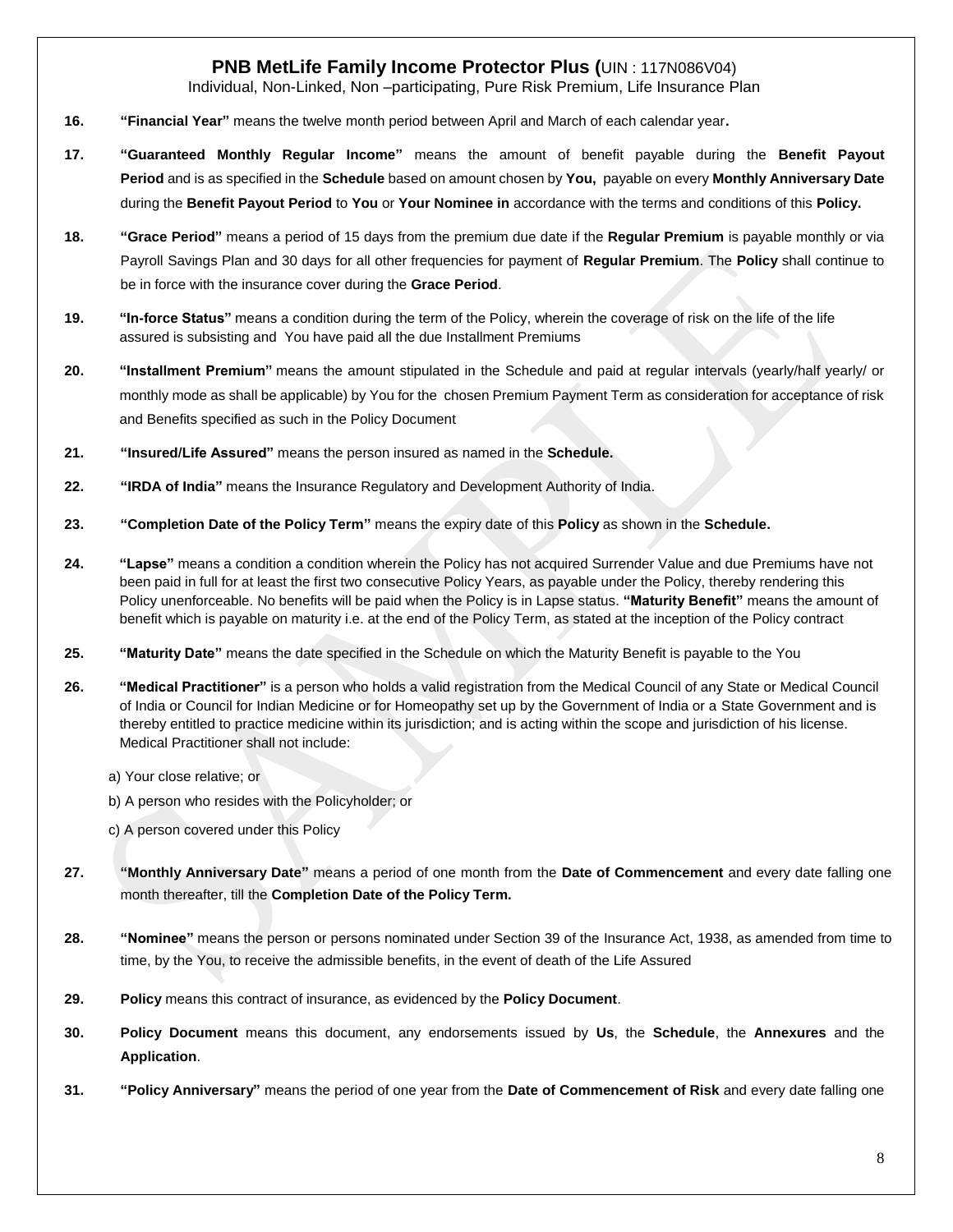Individual, Non-Linked, Non –participating, Pure Risk Premium, Life Insurance Plan

year thereafter, till the **Completion Date of the Policy Term.**

- **32. "Policy Year"** means a period of twelve consecutive calendar months from the **Date of Commencement of Risk.**
- **33. "Policy Term"** means the period commencing on the **Date of Commencement of Risk** and concluding on the **Completion Date of the Policy Term**.
- **34. "Policyholder/Policy owner/Proposer/You"** means the person specified as such in the Policy Schedule or such other person, who may become the holder of this Policy in respect of the terms and conditions of this contract or by virtue of operation of law. In the event the proposer named in the Application is different from the Life Assured, then the proposer shall be the Policyholder
- **35. "Premium Payment Term"** means the period specified in the **Schedule** for which **Regular Premium** must be paid.
- **36. "Regular Premium"** means the regular payments to be made by **You**, to keep the **Policy** in force, in accordance with the frequency of payment chosen by **You** and is the amount as specified in the **Schedule**
- **37. "Regulation"** means the laws and regulations as in effect from time to time and applicable to this Policy, including without limitation, the regulations and directions issued by the IRDA of India from time to time
- **38. "Return of Premium"** means the option chosen by **You** at inception of this **Policy**, entitling you to receive maturity benefit at the end of the **Policy Term.** In case **You** have chosen **Return of Premium** at the inception of the Policy, then the column against the **Return of Premium** section in **Schedule** will display as Yes.
- **39. "Revival"** means restoration of the policy, which was discontinued due to the non-payment of premium, by the insurer with all the benefits mentioned in the policy document, with or without rider benefits if any, upon the receipt of all the premiums due and other charges or late fee if any, as per the terms and conditions of the policy, upon being satisfied as to the continued insurability of the insured or policyholder on the basis of the information, documents and reports furnished by the policyholder, in accordance with Board approved Underwriting policy.
- **40. "Revival Period"** means the period of five consecutive years from the date of first unpaid premium, during which period **You** are entitled to revive the Policy which was discontinued due to the non-payment of such premium.
- **41. "Schedule"** means the policy schedule set out above that **We** have issued, along with any annexure, tables or endorsements attached to it from time to time.
- **42. "Surrender Value"** means the amount that is calculated in accordance with Part D.
- **43.** "**Total Premium Paid"** means the total of all Regular Premiums received by Us excluding extra underwriting premiums, rider premium and GST (Service tax and cess) paid by the Policyholder but includes any frequency factor loading.
- **44. "You** or **Your"** means the **Policyholder** as named in the **Schedule.**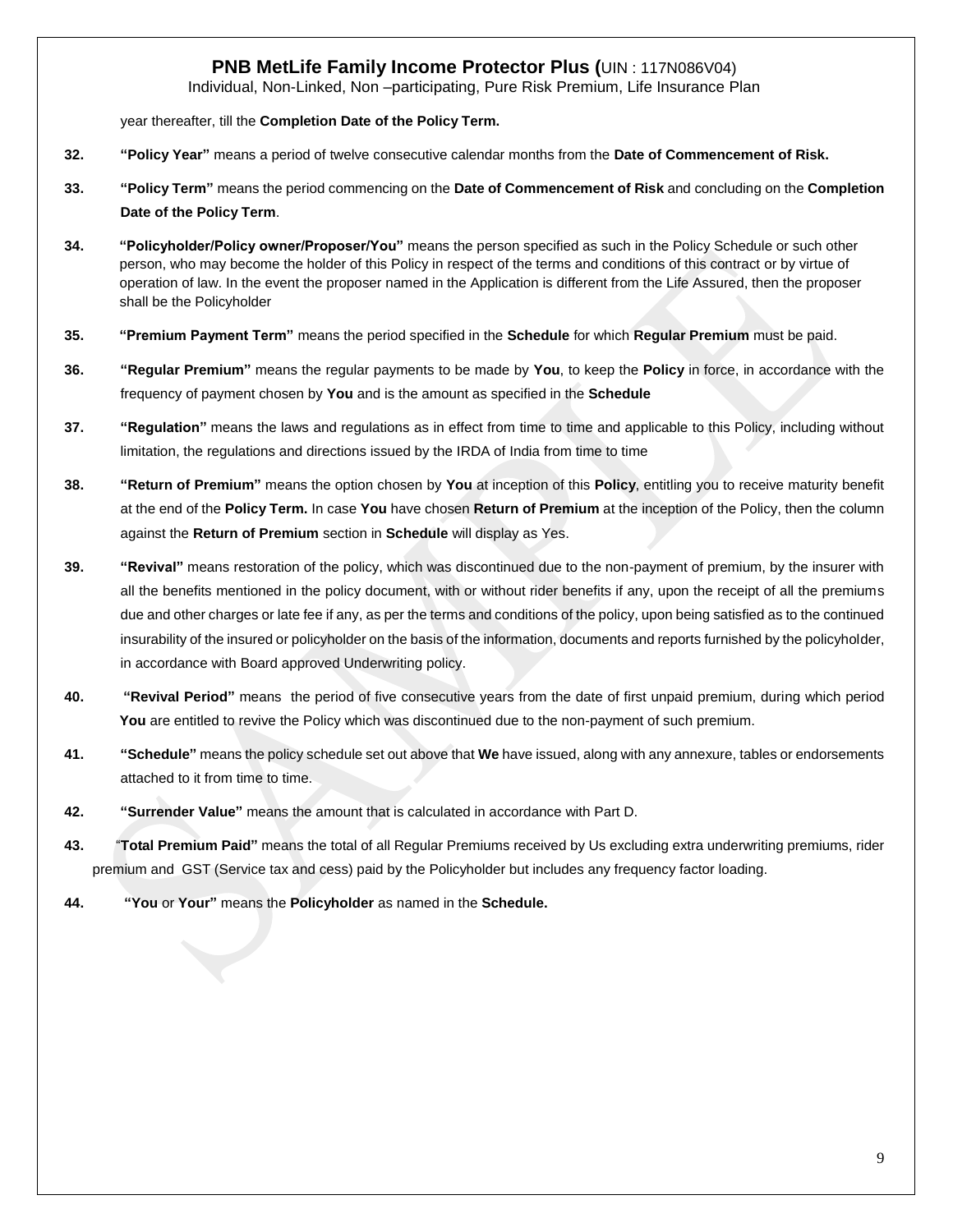Individual, Non-Linked, Non –participating, Pure Risk Premium, Life Insurance Plan

# 3. **Part C**

# **POLICY FEATURES, BENEFITS & PREMIUM PAYMENT CONDITIONS**

### **3.1. Policy Features**

PNB MetLife Family Income Protector Plus is the name of the product offered by **Us**. It is Individual, Non-Linked, Non-participating, Pure Risk Premium Life Insurance Plan. This plan offers the benefits listed below. The benefits will be payable subject to the terms and conditions of this **Policy**, including the Premium Payment Conditions set out below.

## **3.2. Policy Benefits**

### **3.2.1. Death Benefit**

Upon the **Insured's** death when the **Policy** is in full force and effect, the **Nominee** shall exercise one of the following options to receive the death benefit payment from **Us**:

- (a) **Option 1**: Receive the **Guaranteed Monthly Regular Income** specified in the **Schedule** on every **Monthly Anniversary Date** commencing from the **Monthly Anniversary Date** immediately succeeding the **Insured's** death and continuing for the duration of the **Benefit Payout Period** specified in the **Schedule**.
- (b) **Option 2**: Receive the Death Benefit Sum Assured in lump sum. The Death Benefit Sum Assured is the highest of the following amounts:
	- (i) **Annualized Premium** x 10;
	- (ii) 105% of the total **Regular Premium** received (exclusive of service tax, cess, and extra premium loadings, if any) as on the date of the **Insured's** death;
	- (iii) The **Basic Sum Assured**

The Monthly Income Option as, explained as Option 1 above, represents the distribution of the Base Sum Assured by way of level monthly payments calculated at rate of 6%, 5.50% and 5% p.a depending upon the death happening in Year 1 to 10 or Year 11 to 15 or Year 16 to 20 respectively

## **3.2.2. Maturity Benefit**

This benefit will be payable only if the **Schedule** specifies that the Return of Premium option has been opted.

We will pay the Maturity Sum Assured which is equal to 110% of the Total **Premiums Paid** and received (exclusive of service tax, cess and extra premium loadings, if any) if the **Insured** is alive and the **Policy** is in force on the **Completion Date of the Policy Term**. All other benefits under the **Policy** shall automatically cease to be in force on the **Completion Date of the Policy Term**.

## **3.3. Suicide Exclusion**

If the Life Assured's death is due to suicide within twelve months from the Date of Commencement of risk or from the date of Revival of the Policy as applicable, the Nominee or beneficiary of the Policyholder shall be entitled to receive at least 80% of the Total Premiums Paid till the date of death of the Life Assured or Surrender Value available as on the date of death of the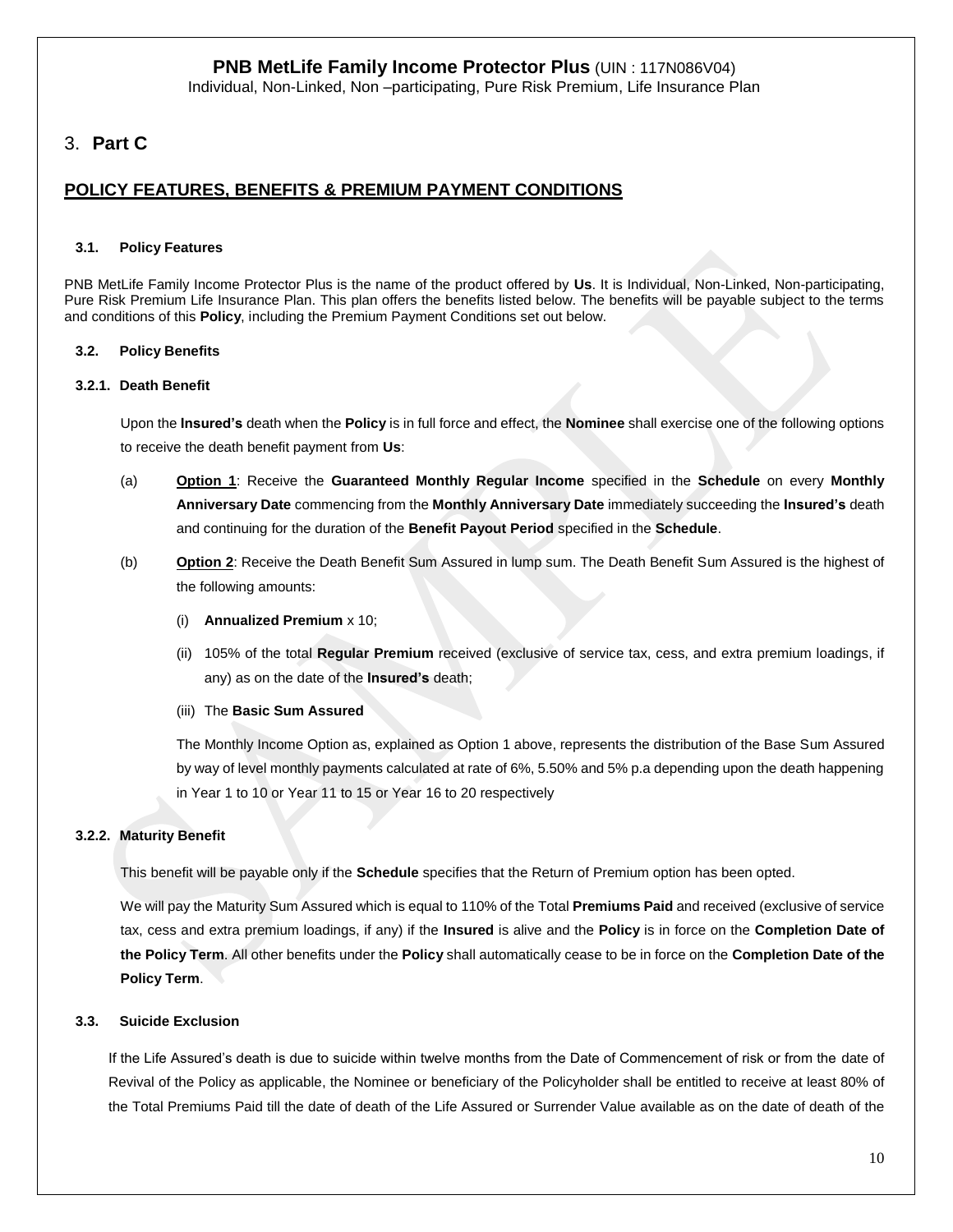Individual, Non-Linked, Non –participating, Pure Risk Premium, Life Insurance Plan

Life Assured, whichever is higher, provided the Policy is in In-force Status. We shall not be liable to pay any interest on this amount.

#### **3.4. Premium Payment Conditions**

#### **3.4.1. Payment of Regular Premium**

**You** must pay the **Regular Premium** on or before its due date specified in the **Schedule**. **Regular Premium** is due for the entire **Premium Payment Term**. All taxes, cess, surcharge and other levies, whether existing now or introduced in the future, will be levied, as and when applicable, on the **Regular Premiums** to be paid by **You**.

#### **3.4.2. Alteration of the Regular Premium Frequency**

**You** may change the frequency of **Regular Premium** payments provided that **You** give **Us** a written request. The change in frequency will be applied only from the **Policy Anniversary** following the date of **Your** request.

#### **3.4.3. Grace Period**

**Regular Premium** that is not received in full by its due date may be paid in full during the **Grace Period**. Upon the **Insured's** death during the **Grace Period**, the Death Benefit shall be payable in full.

#### **3.5. Premium Discontinuance during the first 2Policy Years**

If the Regular Premium for the first 2 Policy Years has not been received and the due Regular Premium is not received in full during the Grace Period, the Policy will lapse and no benefits shall be payable under the Policy on the occurrence of the Insured's death or otherwise. The lapsed Policy can be reinstated in the Revival Period. No benefits will be payable under the Policy if the Policy is not reinstated in accordance with the provisions stated in Part D.

#### **Premium Discontinuance after the completion of the first 2 Policy Years**

If all **Regular Premiums** for the first 2 **Policy Years** has been received but the due **Regular Premium** is not received in full during the **Grace Period**, the **Policy** will:

- (c) In the event of the Return of Premium Option not being opted ( the availed option is specified in the **Schedule**), lapse and no benefits shall be payable under the **Policy** on the occurrence of the **Insured's** death or otherwise;
- (d) In the event of the Return of Premium Option being chosen (the availed option is specified in the **Schedule**), become a Reduced Paid-up Policy. The following benefits will be payable when the **Policy** is a Reduced Paid-up Policy:
	- (i) **Reduced Death Benefit**: Upon the **Insured's** death when the **Policy** is a Reduced Paid-up Policy, the **Nominee** shall exercise one of the following options to receive the reduced death benefit payment from **Us**:
		- (I) **Option 1**: receive the Reduced Death Benefit Sum Assured in lump sum. The Reduced Death Benefit Sum Assured is calculated as follows:

Death Benefit Sum Assured \* (Number of **Regular Premiums** received/Number of **Regular Premiums** payable during the **Premium Payment Term**)

(II) **Option 2**: receive the Reduced Guaranteed Monthly Regular Income on every **Monthly Anniversary Date**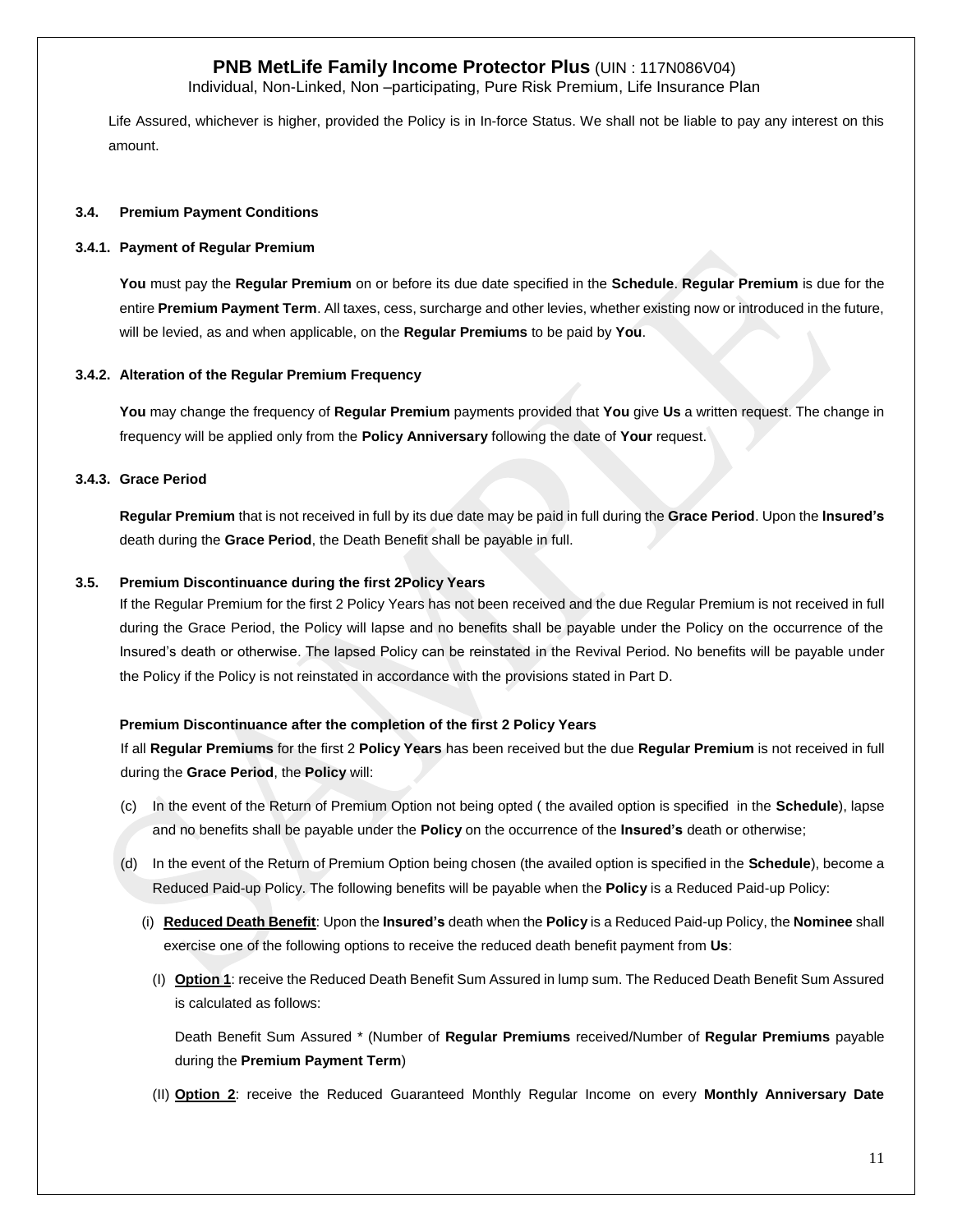Individual, Non-Linked, Non –participating, Pure Risk Premium, Life Insurance Plan

commencing from the **Monthly Anniversary Date** immediately succeeding the **Insured's** death and continuing for the duration of the Benefit Payout Period specified in the **Schedule**. The Reduced Guaranteed Monthly Regular Income is calculated as follows:

Guaranteed Monthly Regular Income specified in the Schedule \* (Number of **Regular Premiums** received/Number of **Regular Premiums** payable during the **Premium Payment Term**)

(ii) **Reduced Maturity Benefit**: This benefit will be payable only if the **Schedule** specifies that the Return of Premium option has been opted. **We** will pay the Reduced Maturity Sum Assured if the **Insured** is alive and the **Policy** is a Reduced Paid-up Policy on the **Completion Date of the Policy Term**. All other benefits under the **Policy** shall automatically cease to be in force on the **Completion Date of the Policy Term**. The Reduced Maturity Sum Assured is calculated as follows:

Maturity Sum Assured \* (Number of **Regular Premiums** received/Number of **Regular Premiums** payable during the **Premium Payment Term**)

(iii) **Surrender: You** may surrender the Reduced Paid-up Policy in accordance with the surrender provisions in Part D.

### **3.6. Discount for Employees and business sourced from "Online sales" and via Direct sales by employees through corporate worksites**

A flat discount is given to the employees of PNB MetLife India Insurance Company Limited, MetLife International, Punjab National Bank and Jammu & Kashmir Bank. These flat discount (% of tabular premium) differs for each policy term and is as below:

| <b>Discount</b> |                                    |  |
|-----------------|------------------------------------|--|
| Policy Term     | discount<br>(% of tabular premium) |  |
| 10 years        | 5%                                 |  |
| 15 years        | 4%                                 |  |
| 20 years        | 3%                                 |  |

This discount will also be offered to policies sold through online sales and via Direct sales by employees through corporate worksites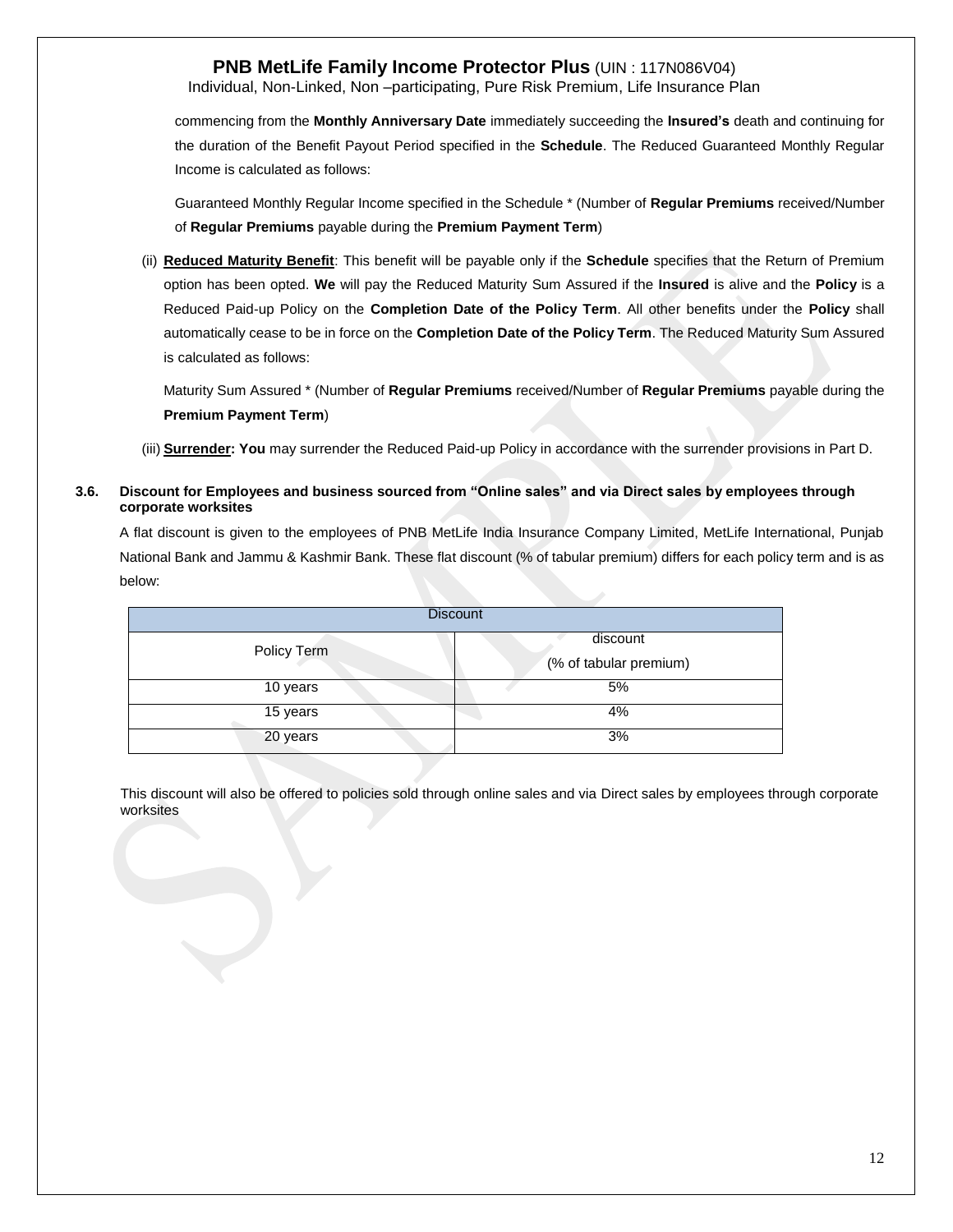Individual, Non-Linked, Non –participating, Pure Risk Premium, Life Insurance Plan

# **4. Part D**

# **POLICY SERVICING CONDITIONS**

**You are requested to refer to the Policy Servicing Conditions described below before making a request for Policy servicing to Us.**

#### **4.1. Free Look Period**

**Please go through** the terms and conditions of your **Policy very carefully**. If **You** have any objections to the terms and conditions of the Policy, **You** may cancel the **Policy** by giving a signed written notice to **Us** within 15 days (30 days in case the Policy is sold to You through Distance Marketing) from the date of receiving the Policy, stating the reasons for **Your**  objection and **You** will be entitled to a refund of the **Premium** paid subject to a deduction of proportionate risk premium for the period of cover , stamp duty and/or the expenses incurred on medical examination (if any).

#### **4.2. Procedure for Revival of a Lapsed/Reduced Paid-up Policy**

A **Policy** that has lapsed or that has been converted to a Reduced Paid-up Policy in accordance with **Part C** may be revived during the **Revival Period** by giving **Us** written notice to revive the **Policy**, provided that:

- (a) Satisfactory evidence of insurability of the **Insured** in accordance with **Our** board approved underwriting policy is provided to **Us** at **Your** expense. **We** may impose extra premium for the continuance of the **Policy** in accordance with **Our** board approved underwriting policy;
- (b) The due **Regular Premium** and interest at the rate specified by **Us** is paid to **Us** in full. The prevailing rate of interest used for revival is 8% p.a. The rate of interest is calculated as the 10 Year G-Sec rate plus 50 basis points, rounded up to the nearest 100 basis points. **We** may change the applicable interest rate from time to time with the approval of the **IRDA of India**;

#### **4.3. Loan**

Loans are not available under this **Policy**.

### **4.4. Surrender**

- (a) If **You** surrender the **Policy** after the commencement of the 2<sup>nd</sup> Poli**cy Year, provided** all due Regular Premium during these years have been received in full and if the **Schedule** specifies that the Return of Premium option has been opted, **We** will pay a **Surrender Value** which is equal to the higher of the **Guaranteed Surrender Value** or **Special Surrender Value** which are calculated as below.
- (b) **Guaranteed Surrender Value**: The Guaranteed Surrender Value is the minimum surrender value guaranteed to be paid by **Us** which is calculated in accordance with the table published on our website [www.pnbmetlife.com](http://www.pnbmetlife.com/) :
- (c) **Special Surrender Value:** The Special Surrender Value is calculated by Us using an asset share approach in a way such that in later policy durations the Surrender Value is close to asset share and in initial policy durations, We are able to recover expenses incurred till date on the Policy. Special Surrender Value is expressed as a percentage of Total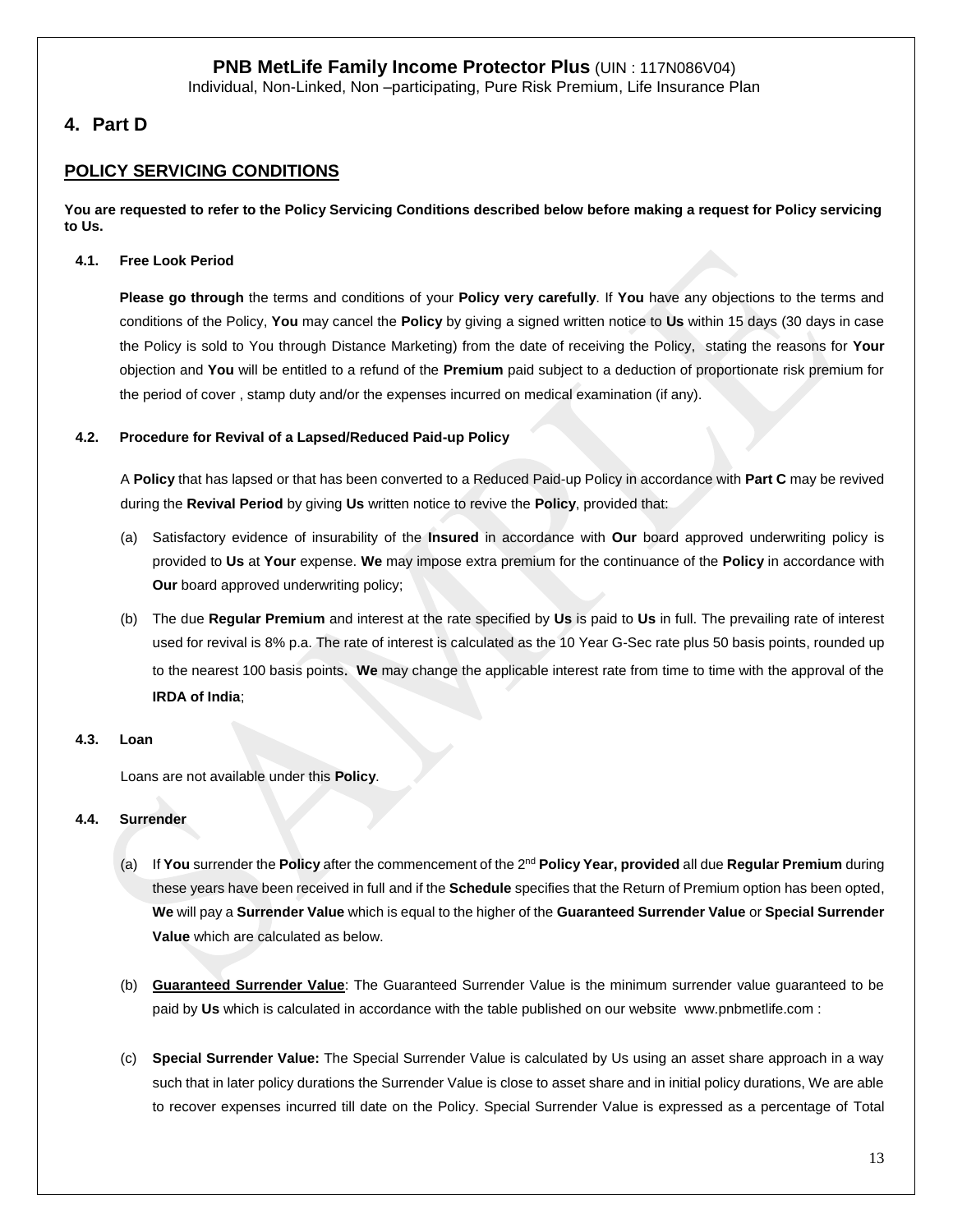Individual, Non-Linked, Non –participating, Pure Risk Premium, Life Insurance Plan

Premiums Paid and varies with the Policy Term and the year of discontinuance of the Policy. The Special Surrender Value is not guaranteed and the special surrender value factors may be changed by Us from time to time with the approval of the IRDA of India.

These Surrender Value Factor depends on the then prevailing market conditions and is not guaranteed. **You** may check the applicable **Special Surrender Value** with **Us** before surrendering the **Policy**.

#### **4.5. Claims Procedure**

**We** will not be obliged to make any payment of the Death Benefit unless and until **We** have received all of the information and documentation **We** request, including but not limited to:

- (a) The original **Policy** document;
- (b) The claim form prescribed by **Us**, duly completed;
- (c) The official death certificate issued by a competent governmental authority;
- (d) First Information Report, police inquest report and a post-mortem report where the **Insured's** death is due to an unnatural cause;
- (e) Proof of title to the **Policy** where applicable;
- (f) **Nominee**/**Appointee**/legal heir identification and address proof as per regulatory requirements.
- (g) The discharge voucher prescribed by Us, duly completed

#### **4.6. Maturity Benefit payout procedure:**

We will not be obliged to make any payment of the Maturity Benefit unless and until We have received all of the information and documentation We request, including but not limited to:

- (a) The **Policy** document.
- (b) The claim form prescribed by **Us**, duly completed;
- (c) The discharge voucher prescribed by **Us**, duly completed.

### **4.7. Termination of the Policy**

The **Policy** shall be terminated on the occurrence of the earliest of the following:

- (a) Cancellation during Free look period;
- (b) Payment of the Death Benefit specified in **Part C** in full;
- (c) The date of payment of surrender value;
- (d) The **Completion Date of the Policy Term**;
- (e) On the expiry of the **Revival Period** provided that the **Policy** has not been converted to a Reduced Paid-up Policy in accordance with **Part C**.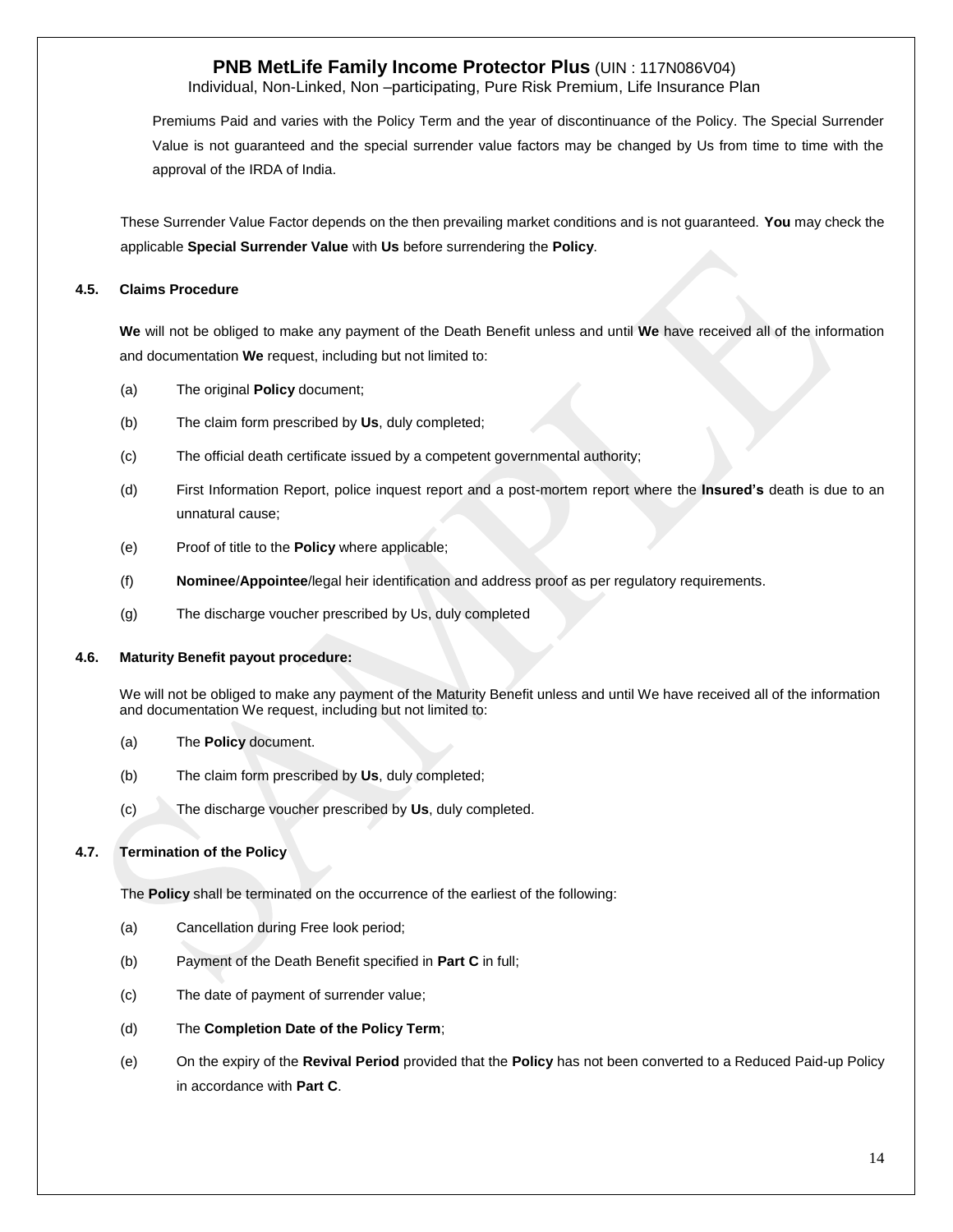**5. Part E**

# **POLICY CHARGES**

- Alteration Charges: This charge is payable for each request that **You** make to **Us** to change the applicable frequency for payment of the **Regular Premium** under the **Policy** in accordance with the Premium Payment Conditions in **Part C**. The Alteration Charges presently are Rs.100 for each request. This charge is subject to change with the approval of the **Authority**.
- Revival Fee: This fee is payable for each request that **You** make to **Us** to revive a lapsed/Reduced Paid-up Policy in accordance with the Revival provisions in **Part D**. The Revival Fee is presently Rs.250 for each request. This fee is subject to change with the approval of the **Authority**.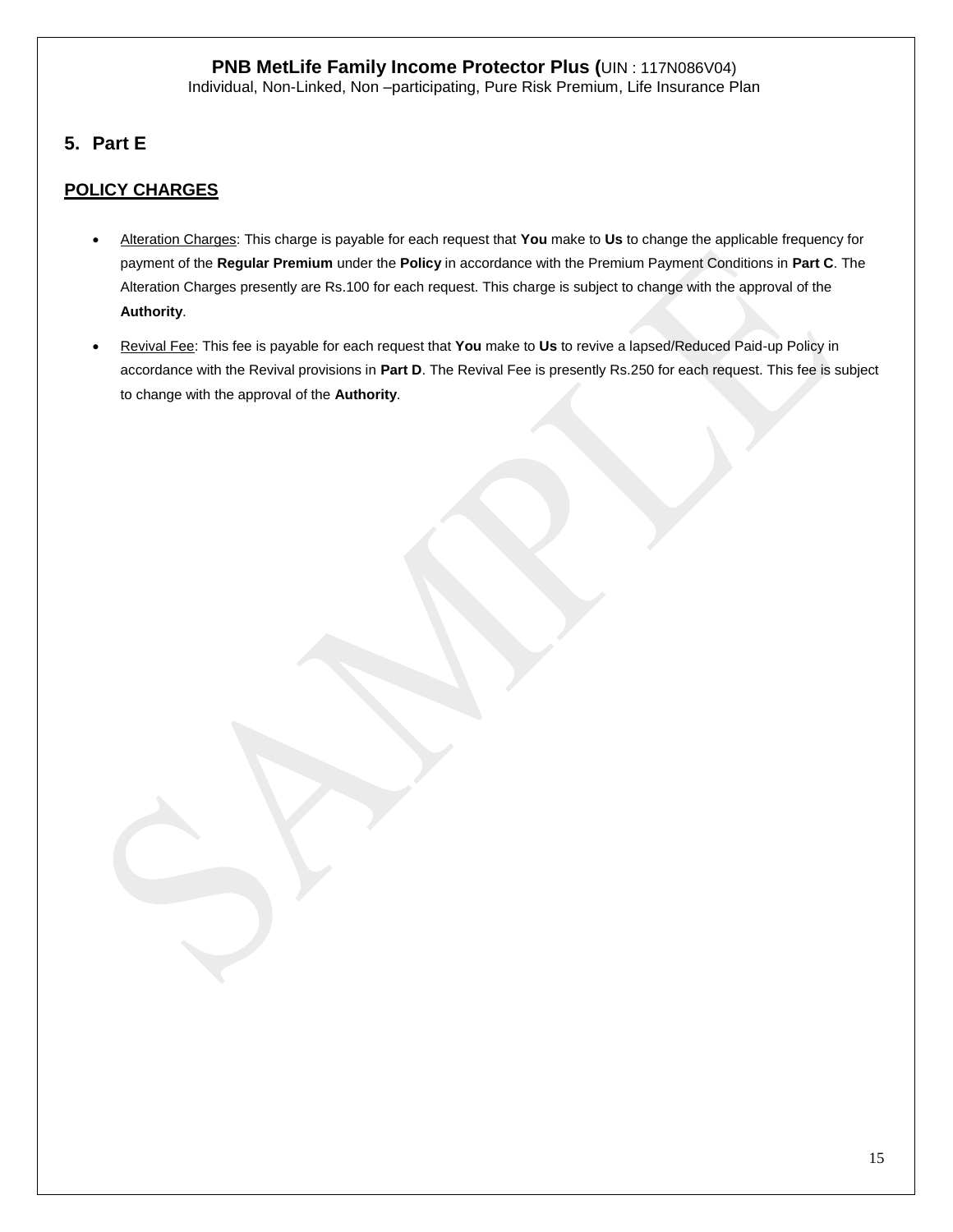# **6. Part F**

# **GENERAL TERMS & CONDITIONS**

The following general terms and conditions are applicable to Your Policy.

If **You** wish to change the **Nominee**, assign the **Policy** or update **Your/Nominee's** address or other contact details in **Our** records, **You** should do so only through the forms prescribed by **Us** for these purposes. These forms are available at **Our** offices or may be obtained from **Your** financial advisor.

## **6.1.** Nomination:

Nomination should be in accordance with provisions of Section 39 of the Insurance Act 1938 as amended from time to time. A leaflet containing the simplified version of the provisions of Section 39 is enclosed as Annexure A to this **Policy** for your reference. Nomination of this **Policy** is not applicable if the **Policy** has been effected under Section 6 of the Married Women's Property Act 1874.

## **6.2.** Assignment:

Assignment should be in accordance with provisions of Section 38 of the Insurance Act 1938 as amended from time to time. A leaflet containing the simplified version of the provisions of Section 38 is enclosed as Annexure A to this **Policy** for your reference. Assignment of this **Policy** is not applicable if the **Policy** has been effected under Section 6 of the Married Women's Property Act 1874.

### **6.3.** Taxation

The tax benefits on the **Policy** shall be as per the prevailing tax laws in India and amendments thereto from time to time. In respect of any payment made or to be made under or in relation to this **Policy**, **We** will deduct or charge or recover taxes including service tax and other levies as applicable at such rates as notified by the government or such other body authorized by the government from time to time. Tax laws are subject to change.

### **6.4.** Currency & Place of Payment

All amounts payable either to or by **Us** will be paid in the currency shown in the **Schedule**.

## **6.5. Fraud, Misrepresentation and Forfeiture**:

Fraud, Misrepresentation and Forfeiture would be dealt with in accordance with provisions of Section 45 of the Insurance Act 1938 as amended from time to time. A Leaflet containing the simplified version of the provisions of Section 45 is enclosed in Annexure A to this Policy.

## **6.6. Proof of Age**

- (a) Subject to Section 45 of the Insurance Act 1938, if the actual age of the **Insured** differs from the **Age** stated in the **Application** then:
	- (i) If the actual age proves to be higher than what is stated in the **Application**, the **Basic Sum Assured** will be adjusted to that which would have been purchased by the amount of premium paid, had the age been correctly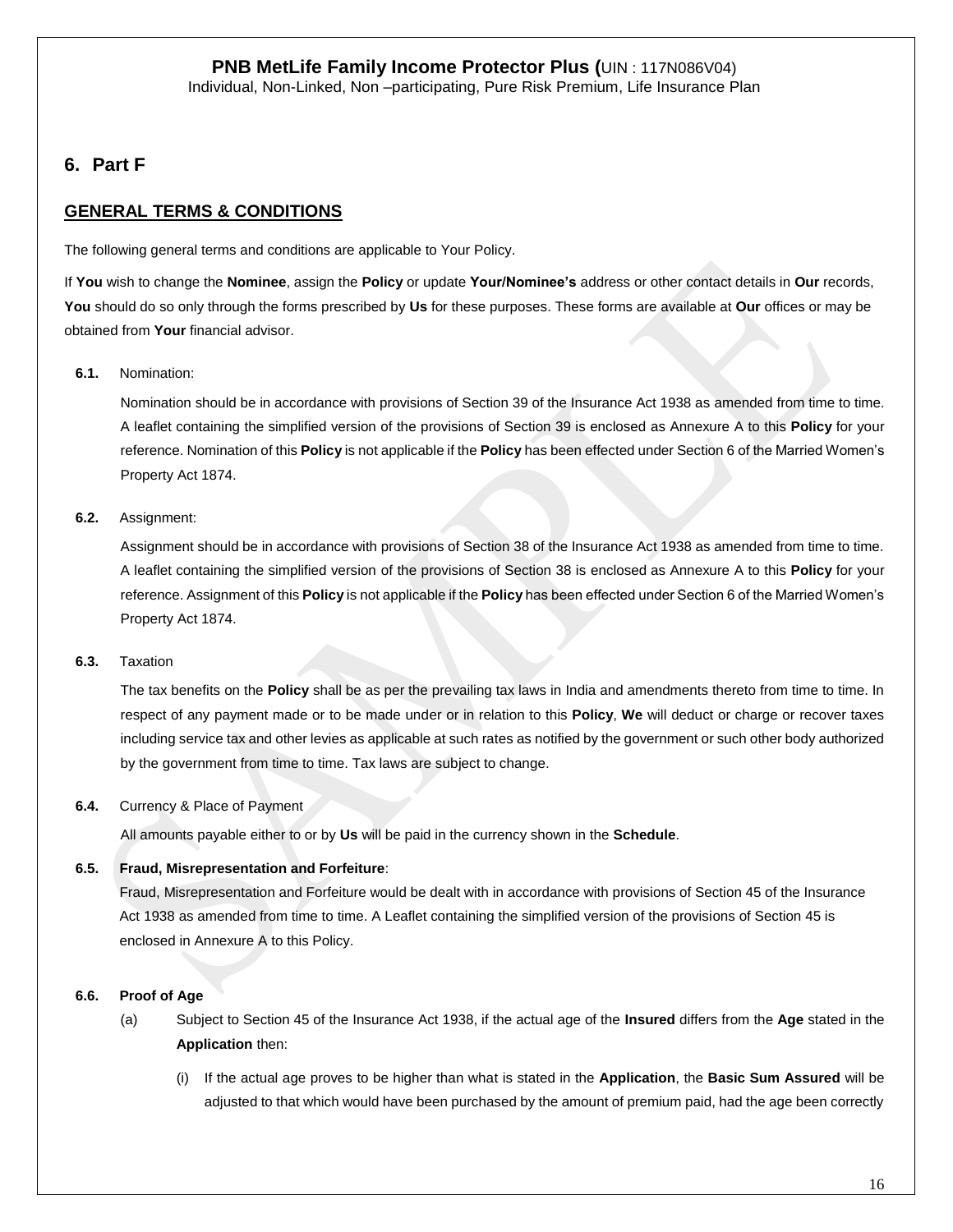Individual, Non-Linked, Non –participating, Pure Risk Premium, Life Insurance Plan

stated. The **Policy** will continue to be in force;

- (ii) If the actual age proves to be lower than what is stated in the **Application**, the premium paid in excess will be refunded to **You** without interest or may be adjusted towards future premium at **Our** sole discretion. The **Policy** will continue to be in force.
- (b) If the **Insured**'s actual age is such that it would have made him/her ineligible for the insurance cover stated in the **Policy**, **We** reserve the right at **Our** sole discretion to take such action as may be deemed appropriate including cancellation of the **Policy** upon payment of the **Surrender Value**.

#### **6.7. Loss of the Policy Document**

If the **Policy** is lost or destroyed, **You** may make a written request for a duplicate **Policy** which **We** will issue duly endorsed to show that it is in place of the original document, Upon the issue of a duplicate **Policy**, the original will cease to have any legal force or effect.

#### **6.8. Travel, Residence & Occupation**

This **Policy** does not impose any restrictions as to travel, residence or occupation.

#### **6.9. Governing Law & Jurisdiction**

The terms and conditions of the Policy shall be governed by and be interpreted in accordance with Indian law and all disputes and differences arising under or in relation to the Policy shall be subject to the sole and exclusive jurisdiction of the jurisdictional courts in India.

#### **6.10. Our Address for Communications**

Any notice, request direction or instructions given to Us, under this **Policy**, shall be in writing and delivered by hand, post, facsimile or from registered electronic mail ID to:

PNB MetLife India Insurance Company Limited,

Registered office: **Unit No. 701, 702 & 703, 7th Floor, West Wing, Raheja Towers, 26/27 M G Road, Bangalore - 560001, Karnataka.** 

Call us **Toll-free at 1-800-425-6969,** 

Website: *[www.pnbmetlife.com](http://www.pnbmetlife.com/)***,** 

#### Email**: indiaservice@pnbmetlife.co.in or**

**Write to us:** 1st Floor, Techniplex -1**,** Techniplex Complex, Off Veer Savarkar Flyover, Goregaon (West), Mumbai – 400062. Phone: +91-22-41790000, Fax: +91-22-41790203

Similarly, any notice, direction or instruction to be given by **Us**, under the **Policy** shall be in writing and delivered by hand, post, courier, facsimile or registered electronic mail ID to the updated address in **Our** records.

**You** are requested to communicate any change in address, immediately, to enable us to serve **You** promptly.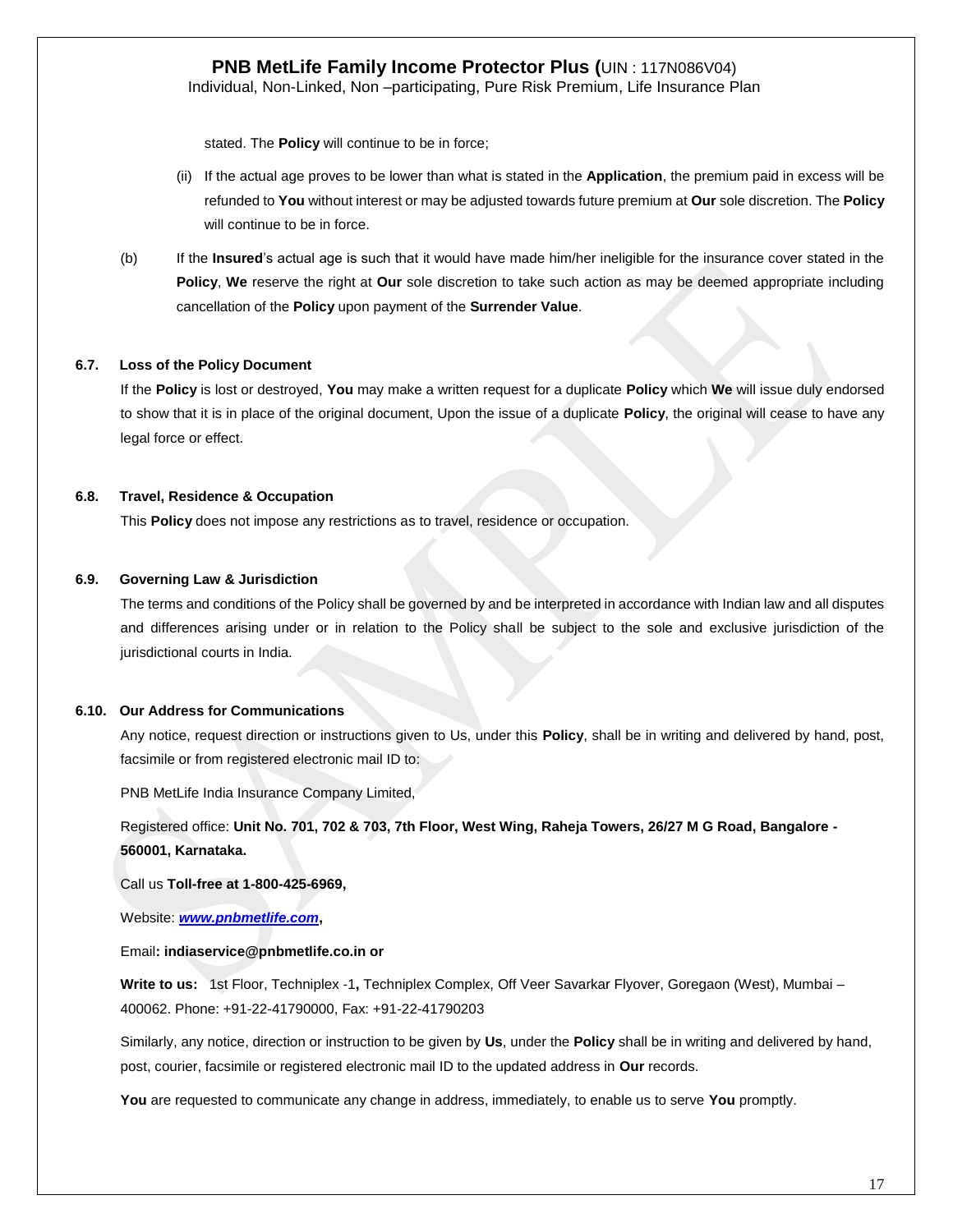Individual, Non-Linked, Non –participating, Pure Risk Premium, Life Insurance Plan

# **7. Part G**

# **GRIEVANCE REDRESSAL MECHANISM & OMBUDSMAN DETAILS**

## **7.1. Grievance Redressal Mechanism**

In case You have any query or complaint or grievance, You may approach Our office at the following address:

## **Level 1**

For any complaint/grievance, approach any of Our following touch points:

- Call 1800-425-69-69 (Toll free) or 080-26502244
- Email at [india\\_grievancecell@pnbmetlife.co.in](mailto:india_grievancecell@pnbmetlife.co.in)
- **Write to**

### **Customer Service Department,**

**1st Floor, Techniplex -1, Techniplex Complex, Off Veer Savarkar Flyover, Goregaon (West), Mumbai – 400062. Phone: +91-22-41790000, Fax: +91-22-41790203**

- Online through Our website [www.pnbmetlife.com](http://www.pnbmetlife.com/)
- Our nearest PNB MetLife branch across the country

## **Level 2:**

In case not satisfied with the resolution provided by the above touch points, or have not received any response within 10 days, You may

- Write to Our Grievance Redressal Officer at [gro@pnbmetlife.co.in](mailto:gro@pnbmetlife.co.in) or
- Send a letter to

**PNB MetLife India Insurance Co. Ltd,**

**Platinum Towers, 4th Floor, Sohna Road,** 

**Sector - 47, Gurgaon – 122002**

Please address Your queries or complaints to our customer services department, and Your grievances to our grievance redressal officer on the address referred above, who are authorized to review Your queries or complaints or grievances and address the same. Please note that only an officer duly authorized by Us has the authority to resolve Your queries or complaints or grievances. We shall in no way be responsible, or liable, or bound by, any replies or communications or undertakings, given by or received from, any financial advisor or any employee who was involved in selling You this Policy.

## **Level 3:**

If You are not satisfied with the response or do not receive a response from Us within fifteen (15) days, You may approach the IRDAI Grievance Cell Centre (IGCC) on the following contact details:

- Online : You can register Your complaint online at [http://www.igms.irda.gov.in](http://www.igms.irda.gov.in/)
- By Post : You can write or fax Your complaints to

**Consumer Affairs Department Insurance Regulatory and Development Authority of India Sy No. 115/1, Financial District, Nanakramguda, Gachibowli, Hyderabad – 500032, Telangana**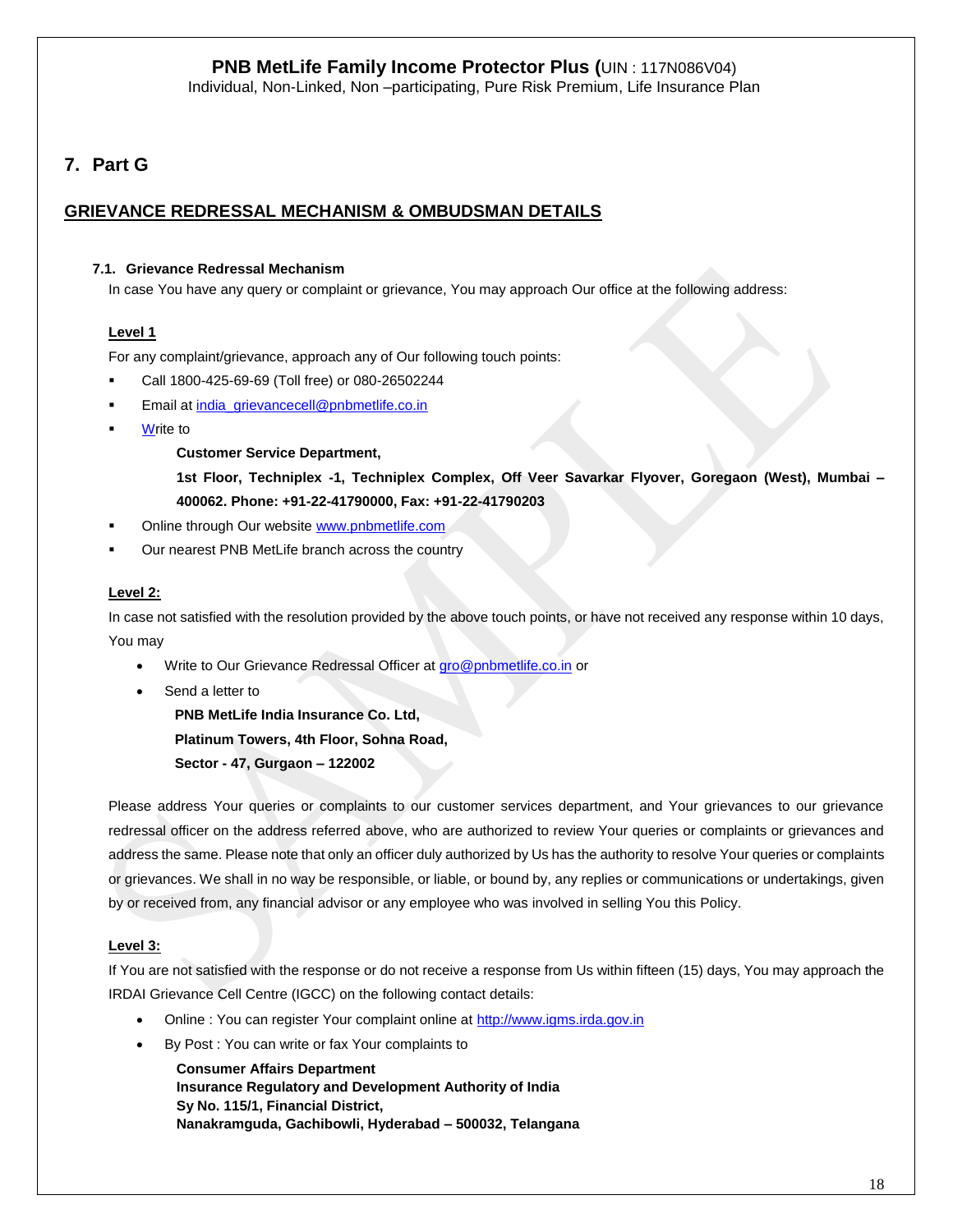Individual, Non-Linked, Non –participating, Pure Risk Premium, Life Insurance Plan

- By E-mail : E-mail ID[: complaints@irda.gov.in](mailto:complaints@irda.gov.in)
- By Phone : 1800 4254 732

In case You are not satisfied with the decision/resolution, You may approach the Insurance Ombudsman at the address in the list of Ombudsman below, if Your grievance pertains to:

- Insurance claim that has been rejected or dispute of a claim on legal construction of the Policy;
- Delay in settlement of claim;
- any partial or total repudiation of claims by Us;
- Dispute with regard to premium; or
- Misrepresentation of terms and conditions of the Policy;
- Policy servicing related grievances against Us or Our agent/intermediary;
- Issuance of Policy in non-conformity with the proposal form;
- Non-issuance of the Policy after receipt of premium;or
- Any other matter resulting from the violation of provisions of the Insurance Act, 1938 as amended from time to time or the Regulations, circulars, guidelines or instructions issued by the IRDA of India from time to time or the terms and conditions of the Policy, in so far as they relate to issues mentioned above.
- 1) The complaint should be made in writing duly signed by You, Nominee, Assignee or by Your legal heirs with full name, address and contact information of the complainant, the details of our branch or office against whom the complaint is made, the facts giving rise to the complaint, supported by documents, the nature and extent of the loss caused to the complainant and the relief sought from the Insurance Ombudsman. Per Rule 14(3) of the Insurance Ombudsman Rules, 2017 (Rules), a complaint to the Insurance Ombudsman can be made if the complainant makes a written representation to the Insurer and either the Insurer rejected the complaint or the complainant did not receive any reply within one month after the Insurer received the complaint, or the complainant is not satisfied with the reply given to him by the Insurer. Further, such a complaint to the Insurance Ombudsman can be made and filed, within one year
	- after the order of the Insurer rejecting the representation is received; or
	- after receipt of decision of the Insurer which is not to the satisfaction of the complainant;
	- after expiry of a period of one month from the date of sending the written representation to the Insurer if the Insurer fails to furnish reply to the complainant.
- 2) The Insurance Ombudsman shall be empowered to condone the delay in such cases as he may consider necessary, after calling for objections of the Insurer against the proposed condonation and after recording reasons for condoning the delay and in case the delay is condoned, the date of condonation of delay shall be deemed to be the date of filing of the complaint, for further proceedings under these Rules.
- 3) No complaint before the Insurance Ombudsman shall be maintainable on the same subject matter on which proceedings are pending before or disposed of by any court or consumer forum or arbitrator.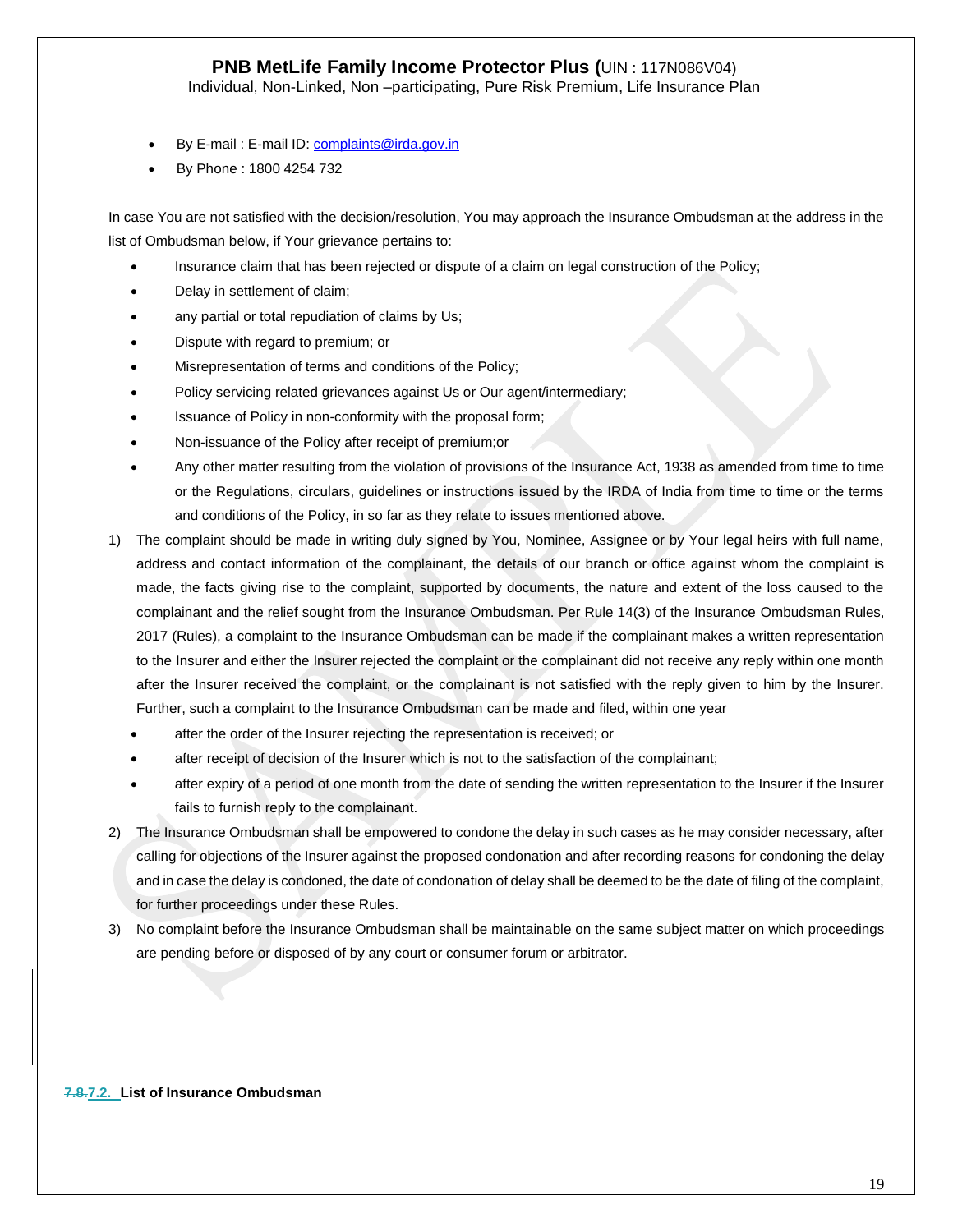Individual, Non-Linked, Non –participating, Pure Risk Premium, Life Insurance Plan

| <b>CONTACT</b><br><b>LOCATION</b> | <b>CONTACT DETAILS</b>                                                                                                                                                                                                                          | <b>JURISDICTION</b>                                                                                                                                                                                                                                                                                                              |
|-----------------------------------|-------------------------------------------------------------------------------------------------------------------------------------------------------------------------------------------------------------------------------------------------|----------------------------------------------------------------------------------------------------------------------------------------------------------------------------------------------------------------------------------------------------------------------------------------------------------------------------------|
| <b>AHMEDABAD</b>                  | Prakash<br>Building,<br>6th<br>floor,<br>Jeevan<br>Tilak<br>Relief<br>Road,<br>Marg,<br>Ahmedabad<br>380<br>001.<br>$Tel$ :-<br>079-<br>25501201/02/05/06.<br>Email:- bimalokpal.ahmedabad@ecoi.co.in                                           | State of Gujarat, Union Territories of Dadra &<br>Nagar Haveli and Daman and Diu.                                                                                                                                                                                                                                                |
| <b>BENGALURU</b>                  | 19/19, Jeevan Soudha Building, PID No. 57-27-N-19<br><b>Ground Floor</b><br>24th Main, J.P. Nagar First Phase,<br>078<br>560<br>Bengaluru-<br>Tel:<br>080<br>26652049/26652048<br>Email: bimalokpal.bengaluru@ecoi.co.in                        | State of Karnataka.                                                                                                                                                                                                                                                                                                              |
| <b>BHOPAL</b>                     | Janak Vihar Complex, 2nd Floor, 6, Malviya Nagar, Opp.<br>Airtel, Near New Market, Bhopal - 462 003.<br>Tel.:-<br>0755-2769201/202.<br>Fax:-<br>0755-2769203<br>Email: bimalokpal.bhopal@ecoi.co.in                                             | States of Madhya Pradesh and Chhattisgarh.                                                                                                                                                                                                                                                                                       |
| <b>BHUBANESHWA</b><br>R           | Forest park, Bhubneshwar<br>$-751$<br>009.<br>62.<br>Tel.:- 0674- 2596461/2596455. Fax:- 0674-2596429<br>Email:- bimalokpal.bhubaneswar@ecoi.co.in                                                                                              | State of Orissa.                                                                                                                                                                                                                                                                                                                 |
| <b>CHANDIGARH</b>                 | S.C.O.<br>No.<br>2 <sub>nd</sub><br>Floor,<br>$101 - 103$<br>Batra Building, Sector 17 - D, Chandigarh - 160 017.<br>Tel.:- 0172- 2706196, 2706468. Fax:- 0172-2708274<br>Email:-bimalokpal.chandigarh@ecoi.co.in                               | States of Punjab, Haryana,<br>Himachal<br>Pradesh, Jammu & Kashmir and Union<br>Territory of Chandigarh.                                                                                                                                                                                                                         |
| <b>CHENNAI</b>                    | Fatima Akhtar Court, 4th Floor, 453 (old 312), Anna Salai,<br>Teynampet,<br>Chennai<br>600<br>018.<br>$-$<br>Tel.:- 044-24333668/24335284. Fax:- 044-24333664<br>Email: bimalokpal.chennai@ecoi.co.in                                           | State of Tamil Nadu and Union Territory<br>Pondicherry Town and Karaikal (which is part<br>of Union Territory of Pondicherry).                                                                                                                                                                                                   |
| <b>DELHI</b>                      | 2/2<br>Building,<br>Universal<br>Insurance<br>Α,<br><b>Delhi</b><br>Asaf<br>Ali<br>Road,<br>New<br>110<br>002.<br>$ \sim$<br>$Tel$ :-<br>$011 -$<br>23232481/23213504.<br>Email: - bimalokpal.delhi@ecoi.co.in                                  | New Delhi.                                                                                                                                                                                                                                                                                                                       |
| <b>ERNAKULAM</b>                  | 2 <sup>nd</sup> Floor, Pulinat Building, Opp. Cochin Shipyard, M.G.<br>Road, Ernakulam, Kochi-682 015.<br>Tel.:- 0484 - 2358759 / 2359338. Fax:- 0484 - 2359336<br>Email:- bimalokpal.ernakulam@ecoi.co.in                                      | State of Kerala and Union Territory of<br>(a) Lakshadweep<br>(b) Mahe - a part of Union Territory of<br>Pondicherry                                                                                                                                                                                                              |
| <b>GUWAHATI</b>                   | Jeevan Nivesh' Bldg., 5th Floor, Near. Pan bazar over<br>S.S.<br>Road,<br>Guwahati<br>bridge,<br>$\qquad \qquad -$<br>781001.<br>$Tel$ :-<br>$0361 -$<br>2632204<br>2602205.<br>$\rightarrow$ $\prime$<br>Email: bimalokpal.guwahati@ecoi.co.in | States of Assam, Meghalaya, Manipur,<br>Mizoram, Arunachal Pradesh, Nagaland and<br>Tripura.                                                                                                                                                                                                                                     |
| <b>HYDERABAD</b>                  | 6-2-46, 1st floor, "Moin Court", Lane Opp. Saleem<br>Function Palace, A. C. Guards, Lakdi-Ka-Pool, Hyderabad<br>004.<br>500<br>Tel.:- 040- 67504123 / 23312122. Fax:- 040-23376599<br>Email:- bimalokpal.hyderabad@ecoi.co.in                   | State of Andhra Pradesh, Telangana,<br>Union Territory of Yanam which is a part of<br>Territory of Pondicherry.                                                                                                                                                                                                                  |
| <b>JAIPUR</b>                     | Jeevan Nidhi - II Bldg., Gr. Floor, Bhawani Singh Road,<br>005.<br>Jaipur<br>302<br>-2740363<br>Tel.:<br>0141<br>Email: - bimalokpal.jaipur@ecoi.co.in                                                                                          | State of Rajasthan.                                                                                                                                                                                                                                                                                                              |
| <b>KOLKATA</b>                    | Hindustan Bldg. Annexe, 4th Floor,<br>C.R.<br>Avenue,<br><b>KOLKATA</b><br>700<br>4.<br>072.<br>TEL : 033-22124339/22124340. Fax : 033-22124341<br>Email: - bimalokpal.kolkata@ecoi.co.in                                                       | States of West Bengal, Sikkim and Union<br>Territories of Andaman and Nicobar Islands.                                                                                                                                                                                                                                           |
| <b>LUCKNOW</b>                    | 6th Floor, Jeevan Bhawan, Phase-II, Nawal Kishore Road,<br>Lucknow-226<br>001.<br>Hazratganj,<br>0522-2231330/1<br>0522-2231310<br>Tel.:-<br>Fax:-<br>Email:- bimalokpal.lucknow@ecoi.co.in                                                     | Districts of Uttar Pradesh: Laitpur, Jhansi,<br>Mahoba, Hamirpur, Banda,<br>Chitrakoot,<br>Allahabad,<br>Mirzapur,<br>Sonbhabdra,<br>Fatehpur,<br>Pratapgarh,<br>Jaunpur, Varanasi, Gazipur, Jalaun, Kanpur,<br>Lucknow, Unnao,<br>Sitapur,<br>Lakhimpur,<br>Bahraich, Barabanki,<br>Raebareli, Sravasti,<br>Faizabad,<br>Gonda, |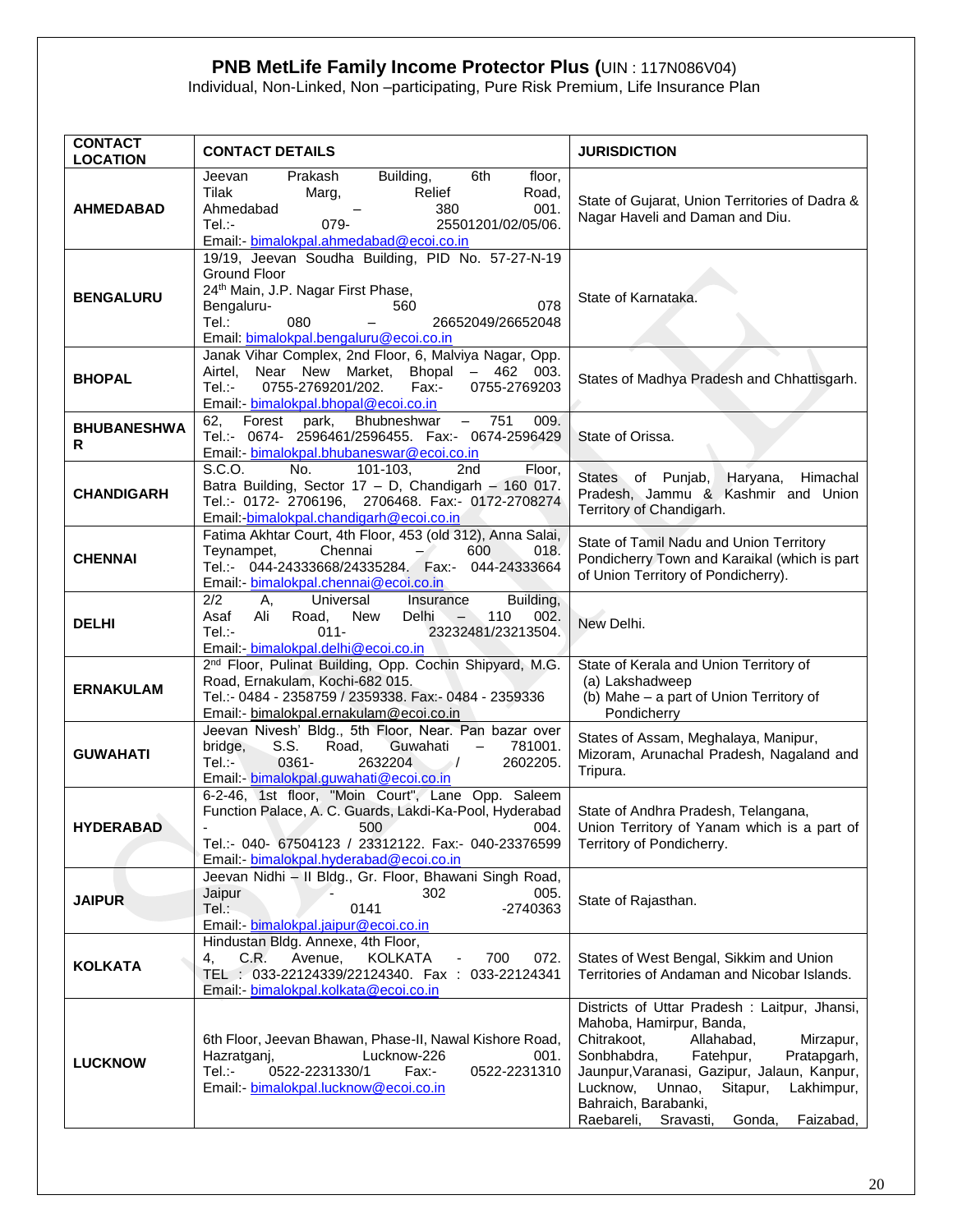Individual, Non-Linked, Non –participating, Pure Risk Premium, Life Insurance Plan

|               |                                                                                                                                                                                    | Kaushambi, Balrampur,<br>Basti.<br>Amethi.<br>Ambedkarnagar, Sultanpur, Maharajgang,<br>Santkabirnagar, Azamgarh, Kushinagar,<br>Gorkhpur, Deoria, Mau, Ghazipur, Chandauli,<br>Ballia, Sidharathnagar.                                                                                                                                                                                                                                       |
|---------------|------------------------------------------------------------------------------------------------------------------------------------------------------------------------------------|-----------------------------------------------------------------------------------------------------------------------------------------------------------------------------------------------------------------------------------------------------------------------------------------------------------------------------------------------------------------------------------------------------------------------------------------------|
| <b>MUMBAI</b> | 3rd Floor, Jeevan Seva Annexe, S. V. Road, Santacruz<br>(W),<br>Mumbai<br>400<br>054.<br>022-26106552/6960. Fax:-<br>Tel.:-<br>022-26106052<br>Email: bimalokpal.mumbai@ecoi.co.in | States<br>Goa,<br>οf<br>Metropolitan<br>Region<br>Mumbai<br>excluding Navi Mumbai & Thane                                                                                                                                                                                                                                                                                                                                                     |
| <b>NOIDA</b>  | Bhagwan Sahai Palace, 4 <sup>th</sup> Floor, Main Road, Naya Bans,<br>Sector-15, G.B. Nagar, UP-201301<br>Tel.:- 0120-2514250/52/53<br>Email: bimalokpal.noida@ecoi.co.in          | State of Uttaranchal and the following Districts<br>of Uttar Pradesh: Agra, Aligarh, Bagpat,<br>Bareilly, Bijnor, Budaun, Bulandshehar, Etah,<br>Kanooi.<br>Mathura,<br>Mainpuri,<br>Meerut.<br>Moradabad, Muzaffarnagar, Oraiyya, Pilibhit,<br>Etawah,<br>Farrukhabad, Firozbad, Gautambodhanagar,<br>Ghaziabad, Hardoi, Shahjahanpur, Hapur,<br>Shamli, Rampur, Kashganj, Sambhal,<br>Amroha,<br>Hathras,<br>Kanshiramnagar,<br>Saharanpur. |
| <b>PATNA</b>  | Kalpana Arcade Building, 1 <sup>st</sup> Floor, Bazar Samiti Road,<br>Bahadurpur, Patna-800 006<br>Tel.: 0612-2680952<br>Email: bimalokpal.patna@gbic.co.in                        | States of Bihar and Jharkand                                                                                                                                                                                                                                                                                                                                                                                                                  |
| <b>PUNE</b>   | 3rd Floor, Jeevan Darshan Bldg., C.T.S. No.s. 195 to 198,<br>N.C. Kelkar Road, Narayan Peth, Pune - 411 030<br>Tel:<br>020<br>41312555<br>Email: bimalokpal.pune@ecoi.co.in        | State of Maharashtra, Area of Navi Mumbai<br>and Thane excluding Mumbai Metropolitan<br>Region.                                                                                                                                                                                                                                                                                                                                               |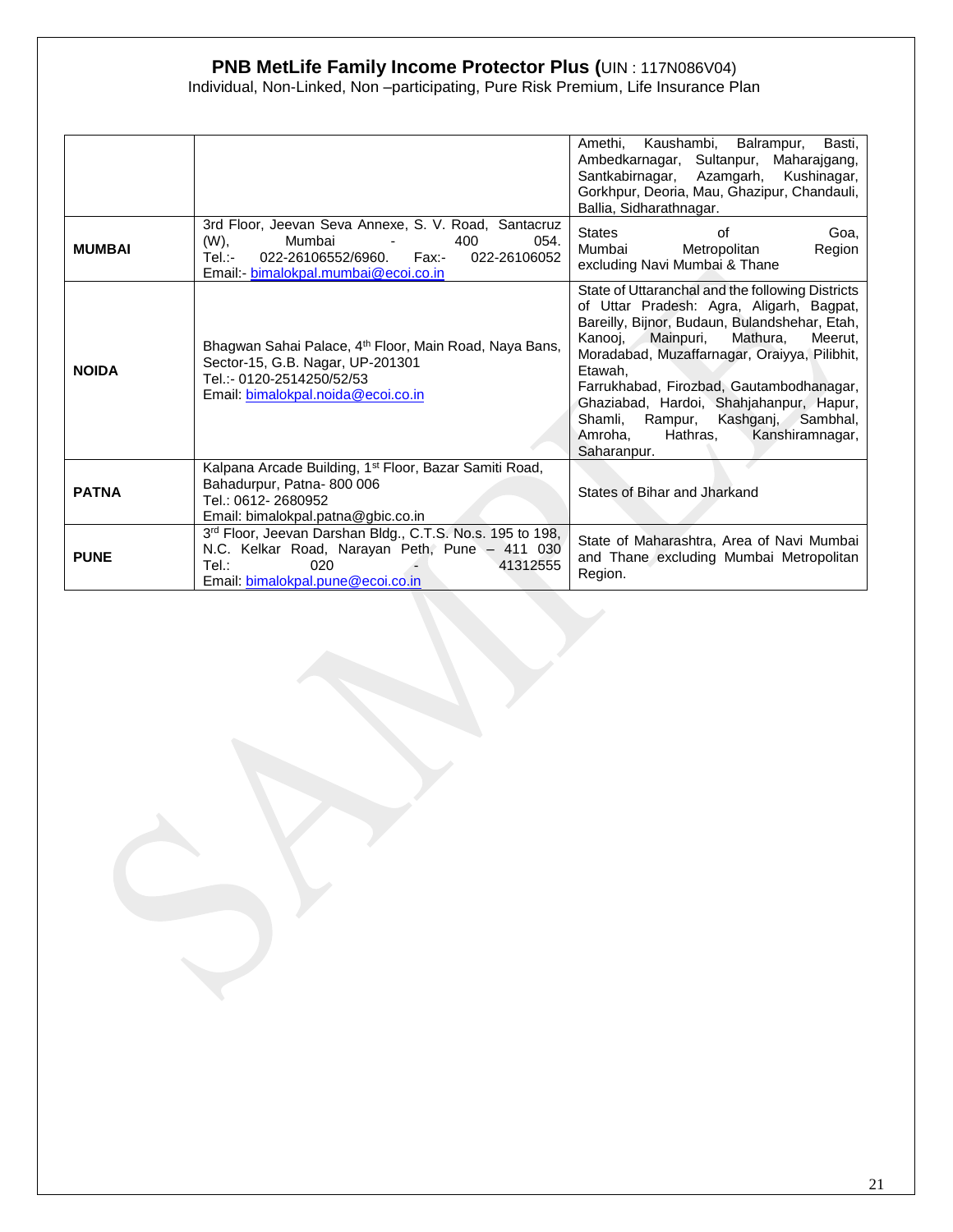Individual, Non-Linked, Non –participating, Pure Risk Premium, Life Insurance Plan

#### **Annexure A**

#### **Section 39, Nomination by policyholder**

- 1. Nomination of a life insurance Policy is as below in accordance with Section 39 of the Insurance Act, 1938 as amended by Insurance Laws (Amendment) Ordinance dtd 26.12.2014. The extant provisions in this regard are as follows:
- 2. The policyholder of a life insurance on his own life may nominate a person or persons to whom money secured by the policy shall be paid in the event of his death.
- 3. Where the nominee is a minor, the policyholder may appoint any person to receive the money secured by the policy in the event of policyholder's death during the minority of the nominee. The manner of appointment is to be laid down by the company.
- 4. Nomination can be made at any time before the maturity of the policy.
- 5. Nomination may be incorporated in the text of the policy itself or may be endorsed on the policy communicated to the company and can be registered by the company in the records relating to the policy.
- 6. Nomination can be cancelled or changed at any time before policy matures, by an endorsement or a further endorsement or a will as the case may be.
- 7. A notice in writing of Change or Cancellation of nomination must be delivered to the company for the company to be liable to such nominee. Otherwise, company will not be liable if a bonafide payment is made to the person named in the text of the policy or in the registered records of the company.
- 8. Fee to be paid to the company for registering change or cancellation of a nomination can be specified by the Authority through Regulations.
- 9. On receipt of notice with fee, the company should grant a written acknowledgement to the policyholder of having registered a nomination or cancellation or change thereof.
- 10. A transfer or assignment made in accordance with Section 38 shall automatically cancel the nomination except in case of assignment to the company or other transferee or assignee for purpose of loan or against security or its reassignment after repayment. In such case, the nomination will not get cancelled to the extent of company's or transferee's or assignee's interest in the policy. The nomination will get revived on repayment of the loan.
- 11. The right of any creditor to be paid out of the proceeds of any policy of life insurance shall not be affected by the nomination.
- 12. In case of nomination by policyholder whose life is insured, if the nominees die before the policyholder, the proceeds are payable to policyholder or his heirs or legal representatives or holder of succession certificate.
- 13. In case nominee(s) survive the person whose life is insured, the amount secured by the policy shall be paid to such survivor(s).
- 14. Where the policyholder whose life is insured nominates his
	- parents or
	- spouse or
	- children or
	- spouse and children
	- or any of them

the nominees are beneficially entitled to the amount payable by the company to the policyholder unless it is proved that policyholder could not have conferred such beneficial title on the nominee having regard to the nature of his title.

If nominee(s) die after the policyholder but before his share of the amount secured under the policy is paid, the share of the expired nominee(s) shall be payable to the heirs or legal representative of the nominee or holder of succession certificate of such nominee(s).

15. The provisions of sub-section 7 and 8 (13 and 14 above) shall apply to all life insurance policies maturing for payment after the commencement of Insurance Laws (Amendment) Ordinance, 2014 (i.e 26.12.2014).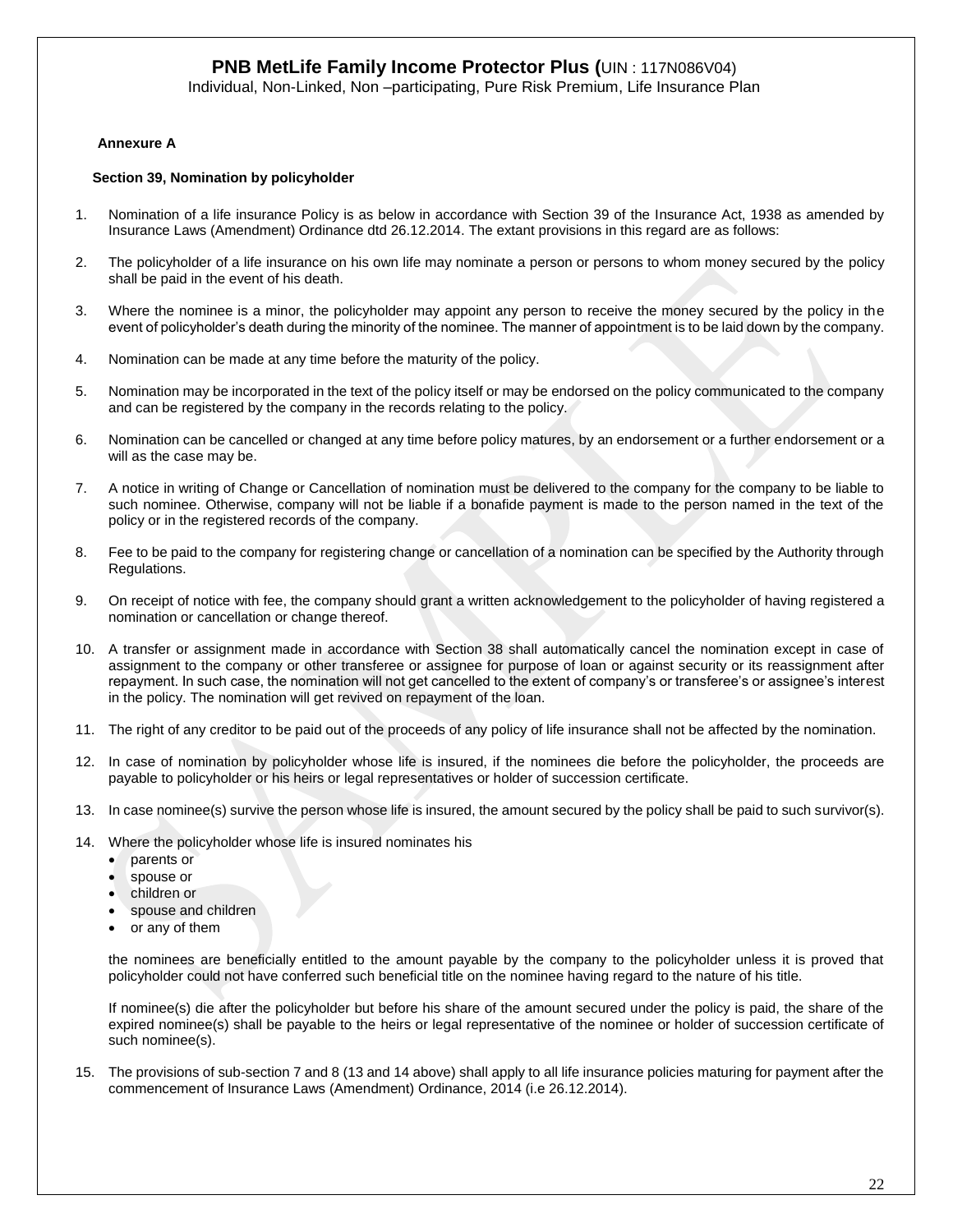Individual, Non-Linked, Non –participating, Pure Risk Premium, Life Insurance Plan

- 16. If policyholder dies after maturity but the proceeds and benefit of the policy has not been paid to him because of his death, his nominee(s) shall be entitled to the proceeds and benefit of the policy.
- 17. The provisions of Section 39 are not applicable to any life insurance policy to which Section 6 of Married Women's Property Act, 1874 applies or has at any time applied except where before or after Insurance Laws (Ordinance) 2014, a nomination is made in favour of spouse or children or spouse and children whether or not on the face of the policy it is mentioned that it is made under Section 39. Where nomination is intended to be made to spouse or children or spouse and children under Section 6 of MWP Act, it should be specifically mentioned on the policy. In such a case only, the provisions of Section 39 will not apply.

[Disclaimer: This is not a comprehensive list of amendments of Insurance Act, 1938, as amended from time to time and only a simplified version prepared for general information. Policy Holders are advised to refer the Insurance Laws (Amendment) Act 2015 notified in the Official Gazette on 23rd March 2015 for complete and accurate details.]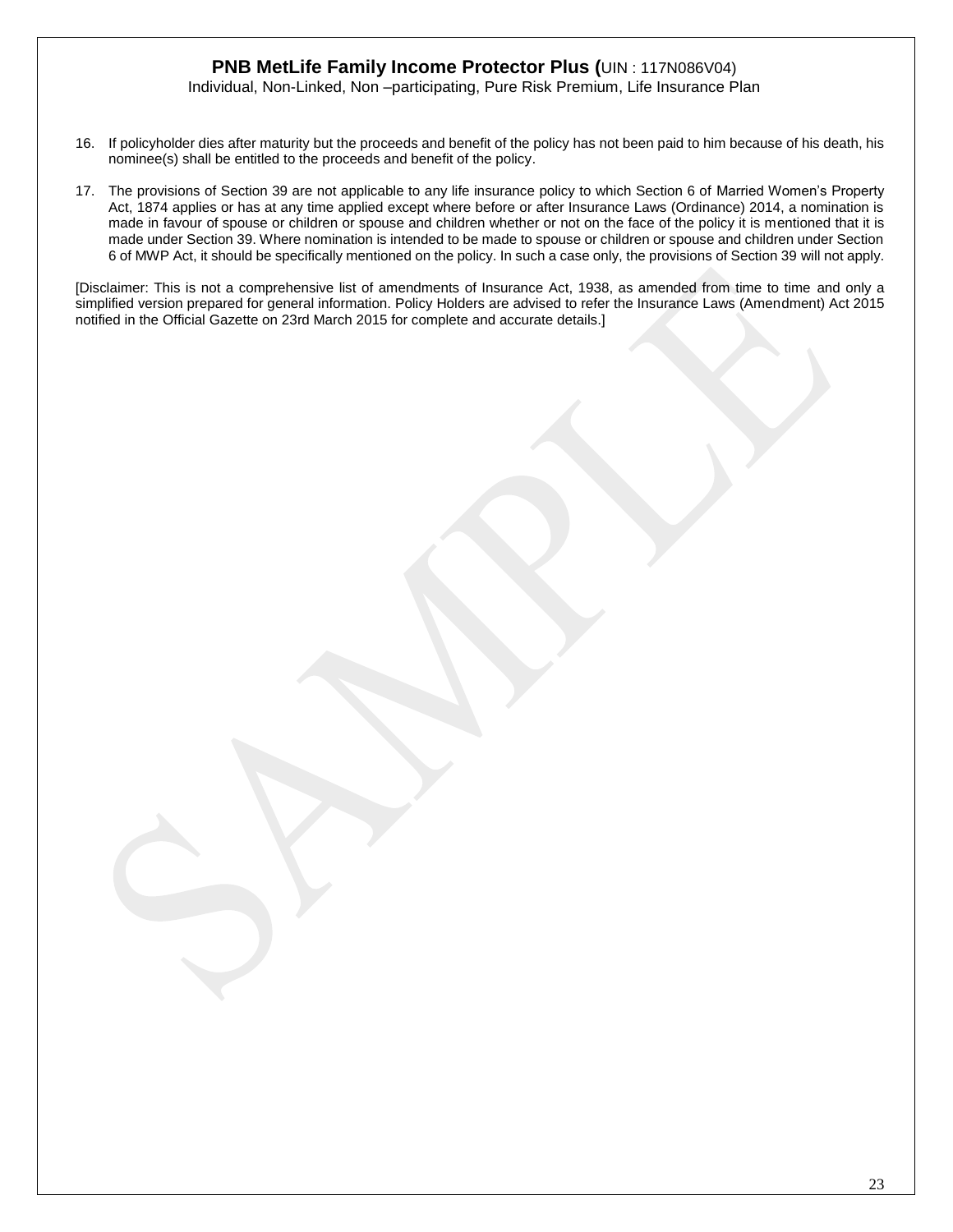Individual, Non-Linked, Non –participating, Pure Risk Premium, Life Insurance Plan

#### **Section 38, Assignment and Transfer of Insurance Policies**

- 1. Assignment or transfer of a policy should be in accordance with Section 38 of the Insurance Act, 1938 as amended by Insurance Laws (Amendment) Ordinance dated 26.12.2014. The extant provisions in this regard are as follows:
- 2. This policy may be transferred/assigned, wholly or in part, with or without consideration.
- 3. An Assignment may be effected in a policy by an endorsement upon the policy itself or by a separate instrument under notice to the Company.
- 4. The instrument of assignment should indicate the fact of transfer or assignment and the reasons for the assignment or transfer, antecedents of the assignee and terms on which assignment is made.
- 5. The assignment must be signed by the transferor or assignor or duly authorized agent and attested by at least one witness.
- 6. The transfer of assignment shall not be operative as against an company until a notice in writing of the transfer or assignment and either the said endorsement or instrument itself or copy there of certified to be correct by both transferor and transferee or their duly authorised agents have been delivered to the company.
- 7. Fee to be paid for assignment or transfer can be specified by the Authority through Regulations.
- 8. On receipt of notice with fee, the company should Grant a written acknowledgement of receipt of notice. Such notice shall be conclusive evidence against the company of duly receiving the notice.
- 9. If the company maintains one or more places of business, such notices shall be delivered only at the place where the policy is being serviced.
- 10. The company may accept or decline to act upon any transfer or assignment or endorsement, if it has sufficient reasons to believe that it is
	- not bonafide or
	- not in the interest of the policyholder or
	- not in public interest or
	- is for the purpose of trading of the insurance policy.
- 11. Before refusing to act upon endorsement, the Company should record the reasons in writing and communicate the same in writing to Policyholder within 30 days from the date of policyholder giving a notice of transfer or assignment
- 12. In case of refusal to act upon the endorsement by the Company, any person aggrieved by the refusal may prefer a claim to IRDAI within 30 days of receipt of the refusal letter from the Company.
- 13. The priority of claims of persons interested in an insurance policy would depend on the date on which the notices of assignment or transfer is delivered to the company; where there are more than one instruments of transfer or assignment, the priority will depend on dates of delivery of such notices. Any dispute in this regard as to priority should be referred to Authority.
- 14. Every assignment or transfer shall be deemed to be absolute assignment or transfer and the assignee or transferee shall be deemed to be absolute assignee or transferee, except
	- (a) where assignment or transfer is subject to terms and conditions of transfer or assignment OR
	- (b) where the transfer or assignment is made upon condition that
		- (i) the proceeds under the policy shall become payable to policyholder or nominee(s) in the event of assignee or transferee dying before the insured OR
		- (ii) the insured surviving the term of the policy

Such conditional assignee will not be entitled to obtain a loan on policy or surrender the policy. This provision will prevail notwithstanding any law or custom having force of law which is contrary to the above position.

- 15. In other cases, the company shall, subject to terms and conditions of assignment, recognize the transferee or assignee named in the notice as the absolute transferee or assignee and such person
	- shall be subject to all liabilities and equities to which the transferor or assignor was subject to at the date of transfer or assignment and
	- may institute any proceedings in relation to the policy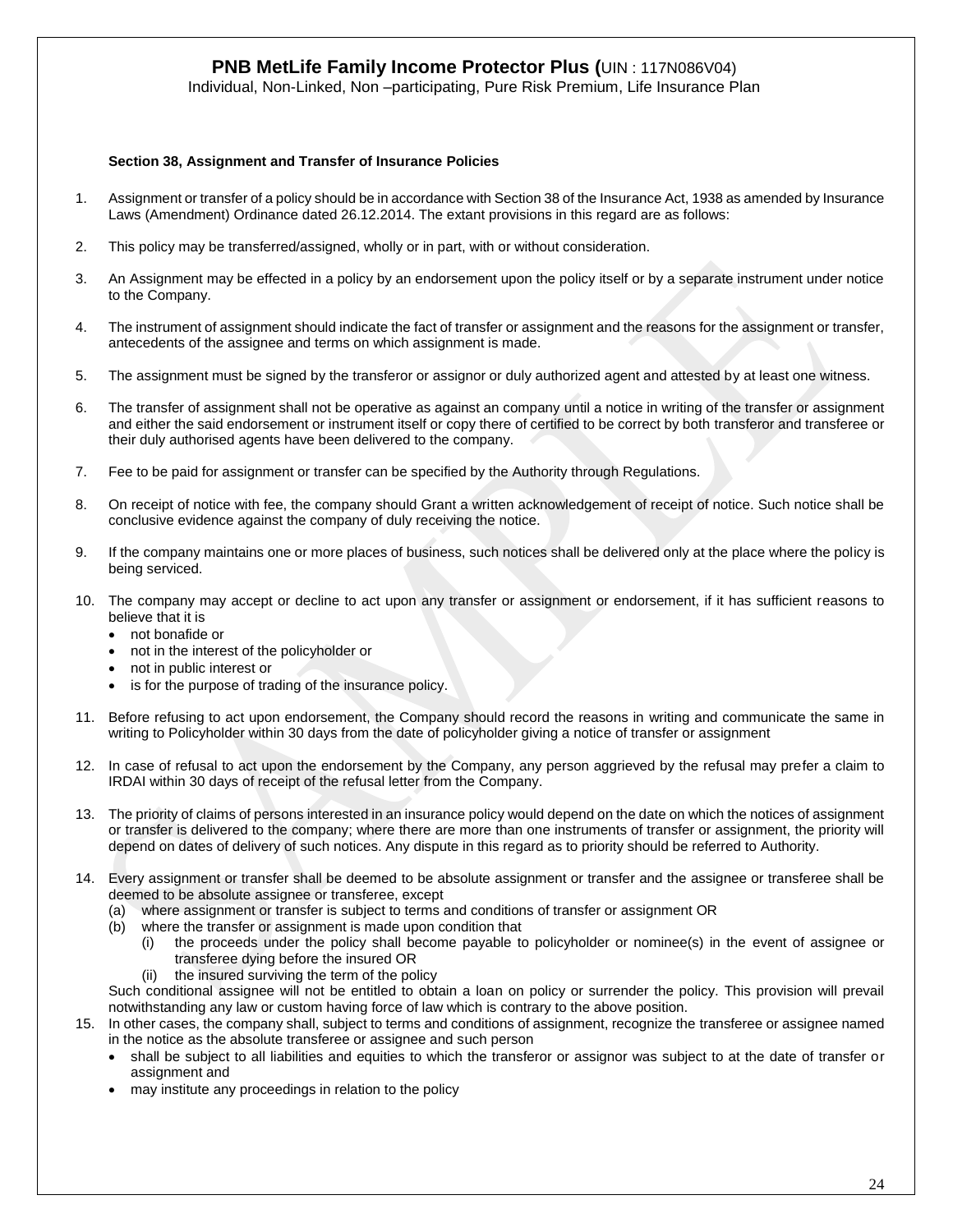Individual, Non-Linked, Non –participating, Pure Risk Premium, Life Insurance Plan

• obtain loan under the policy or surrender the policy without obtaining the consent of the transferor or assignor or making him a party to the proceedings

Any rights and remedies of an assignee or transferee of a life insurance policy under an assignment or transfer effected before commencement of the Insurance Laws (Amendment) Ordinance, 2014 shall not be affected by this section. [Disclaimer: This is not a comprehensive list of amendments of Insurance Act, 1938, as amended from time to time and only a simplified version prepared for general information. Policy Holders are advised to refer the Insurance Laws (Amendment) Act 2015 notified in the Official Gazette on 23rd March 2015 for complete and accurate details.]